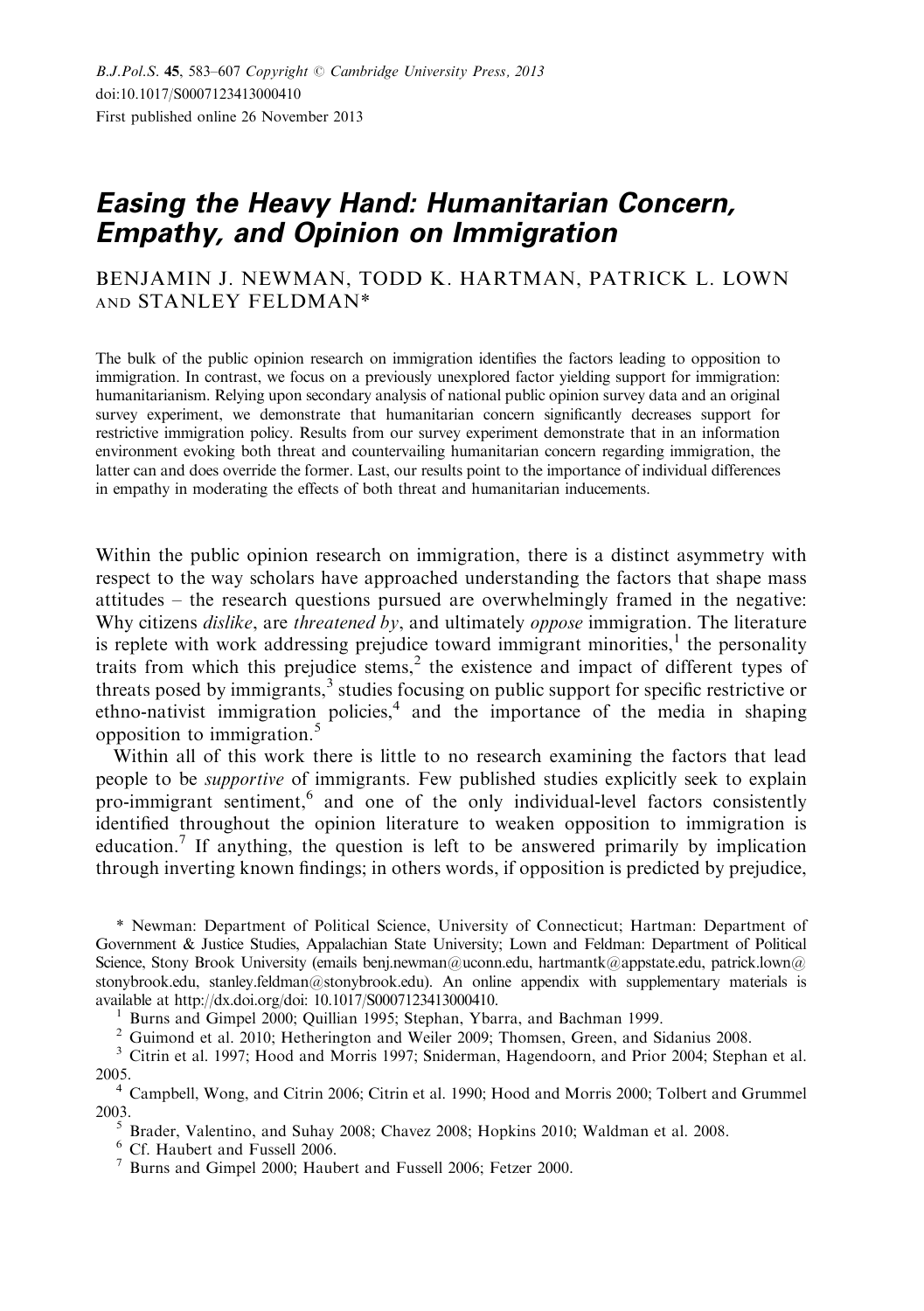threat, and authoritarianism, for example, then support for immigration should exist among non-prejudiced, unthreatened, and non-authoritarian individuals. Inverting known findings, however, provides at best an incomplete account for understanding or predicting pro-immigrant sentiment. To be sure, identifying the relative absence of factors known to boost opposition to immigration is not synonymous with, and thus does not diminish the predictive importance of, identifying the factors, if *present*, that yield support for immigrants. Even intergroup contact, which has been shown to reduce antipathy toward immigrant minorities, $<sup>8</sup>$  is primarily theorized as an experiential factor connected</sup> to the varying situations of individuals (such as the density of immigrants in their residential context and the degree of workplace contact) rather than as an inherent characteristic of individuals (for example, values or personality traits) that generates support for immigrants. In short, scholars have spent considerably more time informing us about the negative aspects of individual citizens that foster hostility toward immigrants and much less time theorizing and empirically exploring the range of positive characteristics, values, or capacities that promote support for immigration.

More importantly, the asymmetry in the opinion research is at odds with the actual political battlefield over immigration; historically there have been and at present there are many pro-immigrant groups. In attempting to identify the sources of support for immigration, one need only look to the principles and messages of these groups. In sifting through the mission statements of many pro-immigrant organizations, there tend to be two common and preponderant themes that arise: human rights and humanitarian concern. For instance, the American Friends Service Committee (AFSC), a religiouslybased social justice, peace, and humanitarian service organization founded in 1917, has long provided aid and relief to immigrants from countries around the world. When it comes to contemporary US immigration policy, the AFSC advocates 'humanely reforming immigration policy'. This position is founded on their religiously-based belief in the 'worth of every human-being', as well as their organizational commitment to working toward the 'fair and humane treatment of all people, including immigrants'.<sup>9</sup> The values of the AFSC are echoed by the Massachusetts Immigrant and Refugee Advocacy Coalition (MIRA), the largest immigrant rights organization in New England, which advocates the reform of state and federal immigration laws toward more permissive policies aimed at upholding human rights. MIRA, for example, advocates decreasing the severity and intensity of immigration and customs enforcement, as well as increasing immigrants' eligibility and access to government services. In the battlefield over immigration policy, where anti-immigrant organizations argue for more restrictive policies often based upon notions of patriotism, nativism, or xenophobia, there are many pro-immigrant groups acting on behalf of concern for the welfare of others and the protection of their basic human rights. Thus, while immigration-related threat is a core impetus for anti-immigrant organizing and action, humanitarianism appears to be a common and powerful motivating force among those taking action on behalf of immigrants.

In this article, we seek to assess the impact of humanitarianism as a core pro-social orientation on public preferences over government immigration policy. First and foremost, using national survey data from 1996 and 2005, we test whether individuallevel variation in concern over the welfare of others and a sense of duty to help those less

<sup>8</sup> Dixon and Rosenbaum 2004; Hood and Morris 1997; Stein, Post, and Rinden 2000; Van Laar et al.

 $9^9$  See http://afsc.org/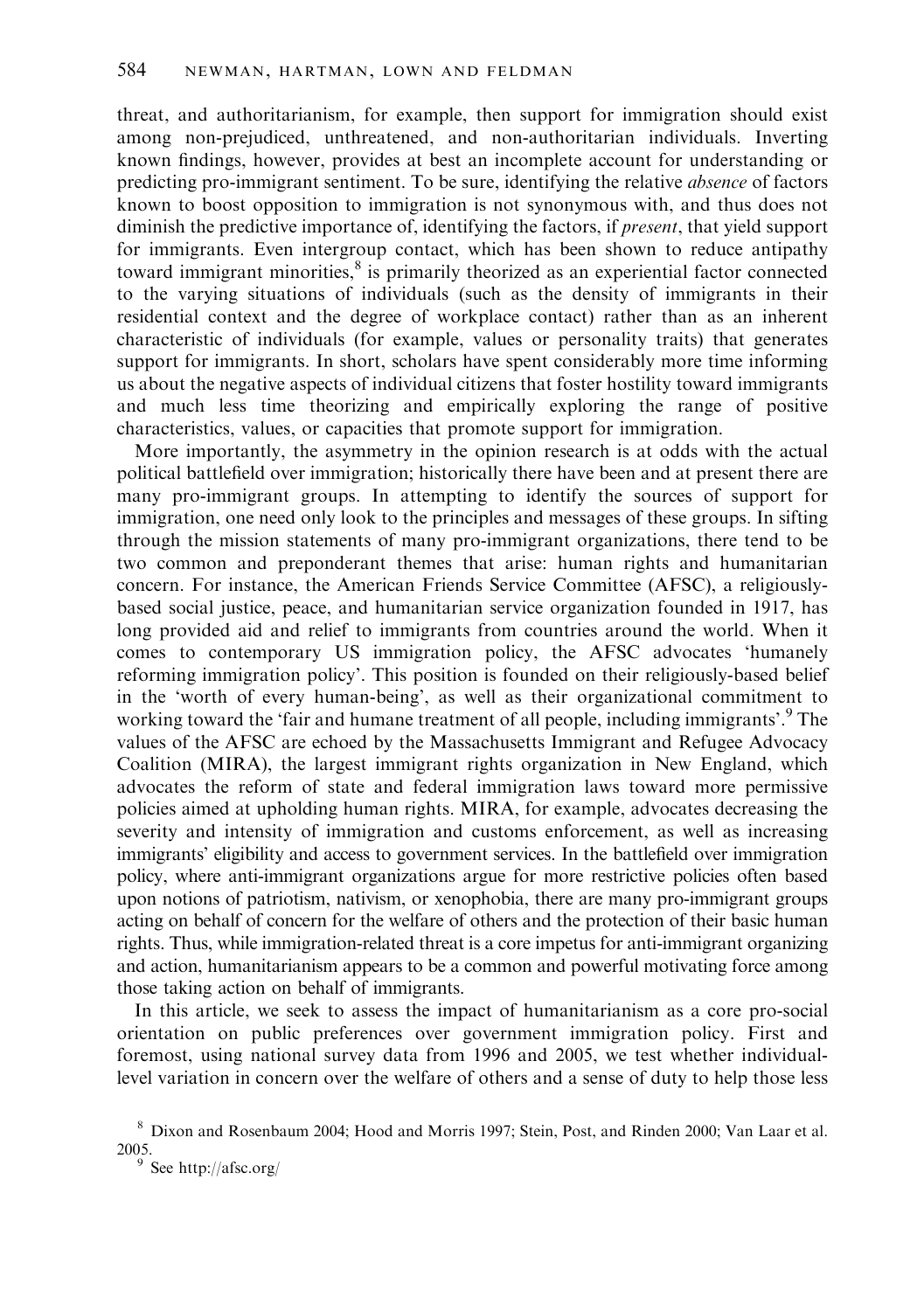well-off than oneself significantly reduces general opposition to immigration. Next, we replicate these secondary analyses with original survey data. Given the importance of media information in generating public concern over immigration, specifically in regards to the threats of immigration, $10$  we seek to assess, beyond extant individual differences in humanitarianism, whether media messages activating humanitarian concerns can generate permissiveness on immigration policies. More specifically, we aim to determine whether media information generating humanitarian concern can counteract or even override the effect of the more common threat-based messages found in media discourse. Utilizing an original survey experiment, we investigate whether exposure to information detailing the tribulations of an immigrant group in their home country enhances support for opening the border and allowing legal immigrants to enter the country. Last, we determine whether individual variation in empathy for others conditions the responsiveness of citizens to information intended to activate humanitarian concern for immigrants.

#### HUMANITARIANISM AND IMMIGRATION

The immigration-threat framework that dominates the literature has undeniably enriched our understanding of the beliefs, personality traits, and contextual factors that enhance opposition to immigration. Despite this contribution, the threat framework appears insufficient as a comprehensive account of opinion on immigration given levels of support for immigration that exist among the mass publics. For example, on the most basic policy issue in which American citizens' preferences are routinely solicited – determining the amount of legal immigration allowed by the government – a national poll conducted by Gallup in the summer of 2012 revealed that 21 percent of the public favored increasing the amount of legal immigration, 42 percent preferred keeping levels at their current amount, and only 35 percent wanted to decrease legal immigration.<sup>11</sup> Thus, despite some citizens' opposition to immigration, a majority of Americans do not appear to be overtly antiimmigrant, and a sizable group of people go out of their way to support immigration by endorsing an increase in the number of immigrants permitted to enter the United States.

To compliment the threat perspective, we offer a values-based approach that emphasizes the role of humanitarian concern in generating support for immigration. Humanitarianism has been defined as a 'pro-social orientation' which varies across individuals, consists of a sense of concern for the welfare of one's fellow human beings, and leads to the belief of personal responsibility to help those who are in need.<sup>12</sup> The relevance of humanitarianism to public preferences over government policy has been firmly established within the domain of social welfare policy, as existing research demonstrates that individual variation in concern for the well-being of others strongly predicts support for government spending on social programs and services,13 government programs specifically aimed at providing support to  $\frac{1}{2}$  disadvantaged citizens in need of immediate relief,<sup>14</sup> and old-age programs for the elderly.<sup>15</sup> Building upon this work, we argue that humanitarianism should constitute an important foundation for shaping public opinion toward immigration policy. The principle basis for this

<sup>10</sup> Chavez 2008; Waldman et al. 2008.<br><sup>11</sup> This poll can be accessed at the following website: http://www.gallup.com/poll/1660/immigration. aspx<br><sup>12</sup> Feldman and Steenbergen 2001; Staub 1989.<br><sup>13</sup> Malka et al. 2011.<br><sup>14</sup> Feldman and Steenbergen 2001; Feldman and Zaller 1992.<br><sup>15</sup> Huddy, Jones, and Chard 2001.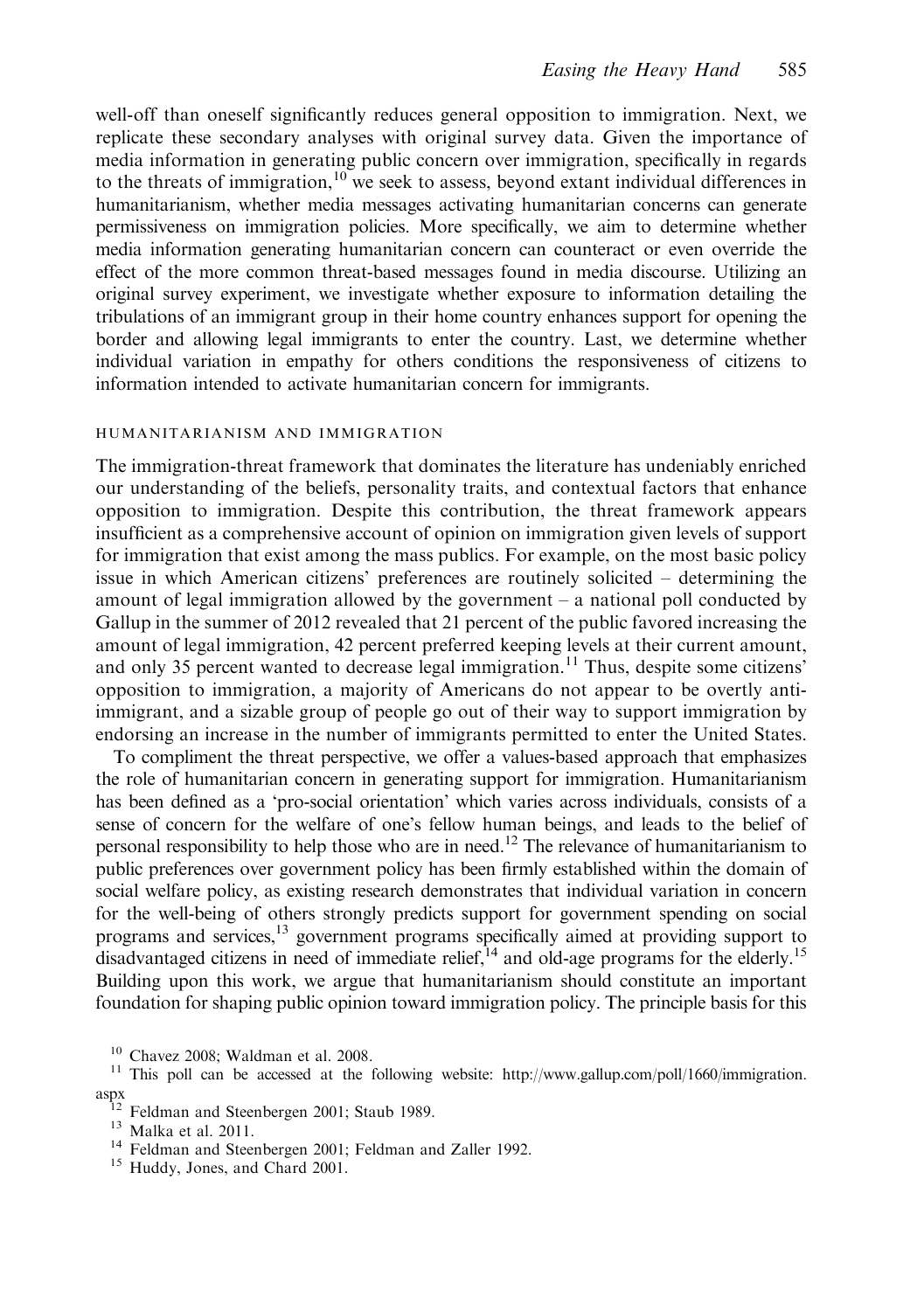extension, and thus the main source of the amenability of public preferences within the immigration policy domain to humanitarian concern, is that disadvantage and need tend to (1) underlie migration processes and (2) characterize immigrants as a general social category.

Historically and contemporaneously, a predominant motive among those seeking entry into the United States and other Western industrial democracies is the evasion of some set of undesirable conditions in their country of origin. These conditions, conceptualized as 'push factors' driving immigrants away from their home country,<sup>16</sup> may range from relatively poor access to education and gainful employment, which restrict opportunities for economic mobility, to more extreme degradations such as acute poverty, pervasive crime, and severe political repression. At present, the majority of immigrants into advanced industrial nations are from countries that are underdeveloped relative to these target host nations, where several of these push factors are operative in motivating the exodus of citizens. Therefore, at the outset, many individuals seeking entry into the United States and Western Europe tend to qualify as targets for the application of humanitarian concern given the moderate to acute state of need existing in their home countries, and thus their general disadvantage relative to the average citizen in these host nations.

With this in mind, we believe humanitarian concern should help shape mass preferences relating to the amount of legal immigration allowed in the county by the government. Indeed, the determination of the amount of legal immigration is not only one of the most general policies for which citizens can clearly assume a permissive to restrictive position, but it is also the most analyzed policy dependent variable in the opinion research on immigration.<sup>17</sup> Prior research informs us of the factors stimulating support for restricting our borders; here, we argue that rejecting the restriction of our borders in favor of sustaining or increasing current levels of immigration may reflect the expression of humanitarian motives and concerns. Expressing support for a policy of permitting relatively disadvantaged individuals residing in less well-off countries to enter one's country and potentially prosper constitutes a general position regarding immigration that embodies concern for the welfare of other human beings that are less well-off than oneself and the resulting motive to help those in need. Accordingly, we hypothesize:

HYPOTHESIS 1: Individuals with a stronger humanitarian orientation should be more permissive with respect to the amount of legal immigrants entering the country and thus less likely to support a policy of restricting our borders.

# Humanitarian Concern, Threat, and the Information Environment

Moving beyond individual-level differences in humanitarianism, there are forces operating in citizens' environments, such as media messages and information, which presumably have the capacity to generate humanitarian concern pertaining to immigration. For example, media discourse on immigration in the United States is replete with messages about the economic, national security, and cultural threats of immigration,<sup>18</sup> and research demonstrates that such messages are effective in generating support for restrictive immigration policies.<sup>19</sup> However, media messages may also activate humanitarian concern by focusing on the difficult conditions faced by many immigrants in their home countries, such as natural disasters,

<sup>&</sup>lt;sup>16</sup> Cornelius and Rosenblum 2005.<br><sup>17</sup> E.g., Brader, Valentino, and Suhay 2008; Burns and Gimpel 2000; Citrin et al. 1997; Hood and Morris 1997.<br><sup>18</sup> Chavez 2008; Waldman et al. 2008.<br><sup>19</sup> Brader, Valentino, and Suhay 2008; Sniderman, Hagendoorn, and Prior 2004; Stephan et al. 2005.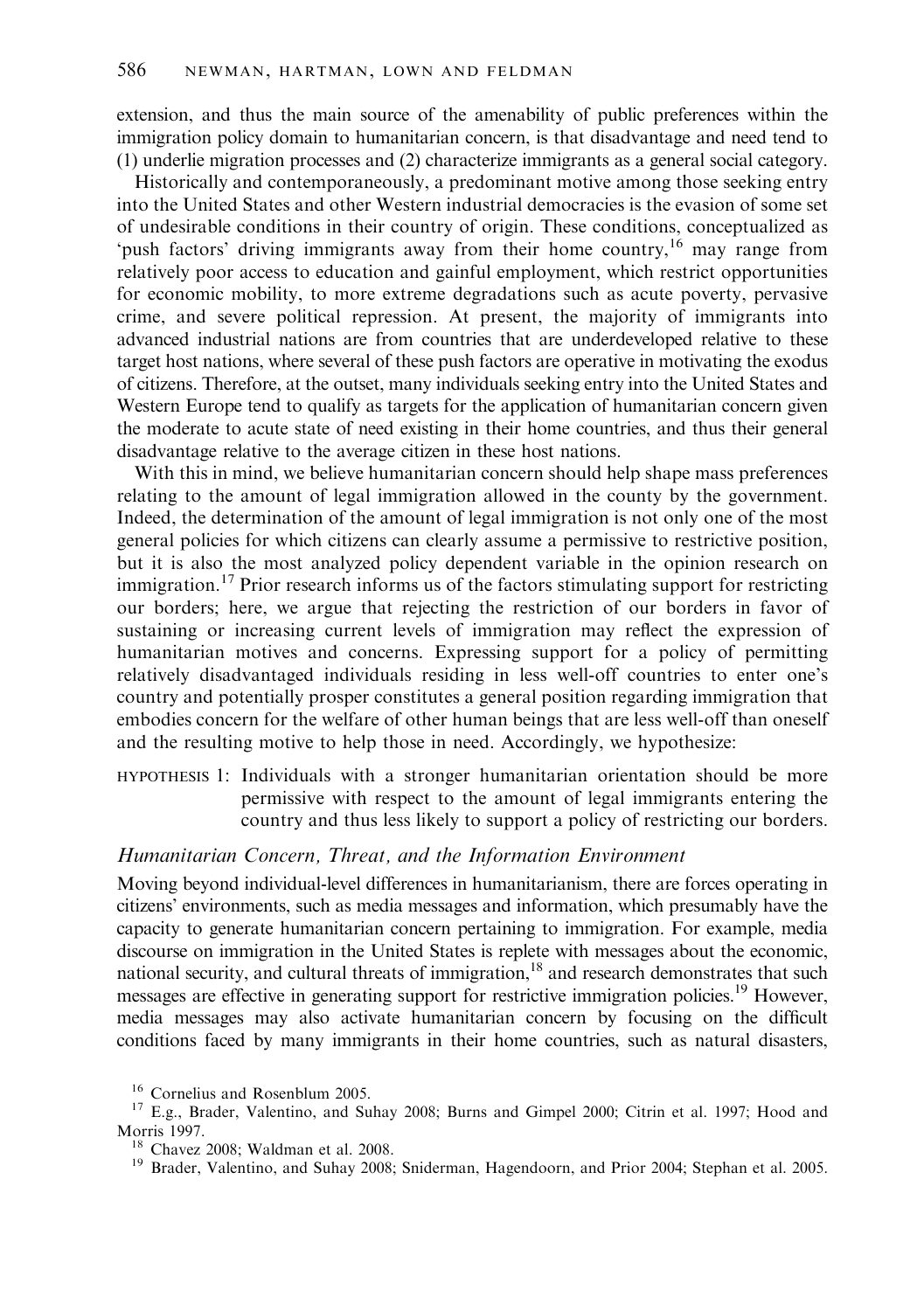poverty, crime, political repression, and violence, and the general absence of educational and economic opportunities.

For example, public debate among nations in the Western Hemisphere over whether to grant temporary residence to tens of thousands of Haitians displaced by the massive earthquake that struck the country in January of 2010 focused heavily on the material devastation and humanitarian disaster caused by the earthquake.<sup>20</sup> One question of substantive interest emerging from such crises that currently remains empirically unexplored is whether providing information about the trials and tribulations faced by immigrants in their home countries is effective in bolstering support for permissive policies. In theory, such media messages may influence policy preferences by providing information about the deservingness<sup>21</sup> of immigrants, and by priming<sup>22</sup> concern for the welfare of others and activating the associated motive to help those in need. By activating humanitarian considerations for immigrants, media messages should enhance immigration policy permissiveness among the mass public, specifically with respect to levels of support for opening our borders to individuals attempting to flee harsh living conditions. Formally stated, we hypothesize:

HYPOTHESIS 2A: Messages evoking humanitarian concern – for example, exposure to information about negative conditions faced by immigrants in their home countries – should cause citizens to favor more permissive government policies concerning the amount of legal immigration into the country.

One reality of the political information environment in which citizens are exposed is the presence of countervailing information on any one policy issue. For example, in the welfare policy domain, the widespread diffusion of countervailing values throughout American political culture has resulted in considerable ambivalence among the mass public with respect to the social welfare state.<sup>23</sup> When it comes to media discourse on immigration, how will citizens react to a media environment with mixed messages, that is, to information activating both threat and humanitarian considerations? Extant work on media framing suggests a neutralization effect may occur when citizens find themselves in the midst of cross-cutting information regarding specific electoral or policy choices.<sup>24</sup> Thus, we hypothesize:

HYPOTHESIS 2B: Information about the negative conditions faced by immigrants in their home countries will counteract, or neutralize, the effect of threatening information.

## Empathy and the Effect of Information

One last matter to consider is potential heterogeneity across individuals that could serve to moderate the effects of media messages aimed at generating humanitarian concern for the welfare of immigrants. One individual difference that should be relevant is the degree to which information describing the experiences of others – such as the hardships they

- 
- 
- <sup>20</sup> Dinan 2010; Gentile 2010.<br><sup>21</sup> Peterson et al. 2010.<br><sup>22</sup> Iyengar and Kinder 1987.<br><sup>23</sup> Feldman and Zaller 1992.<br><sup>24</sup> Chong and Druckman 2007; Sniderman and Theriault 2004.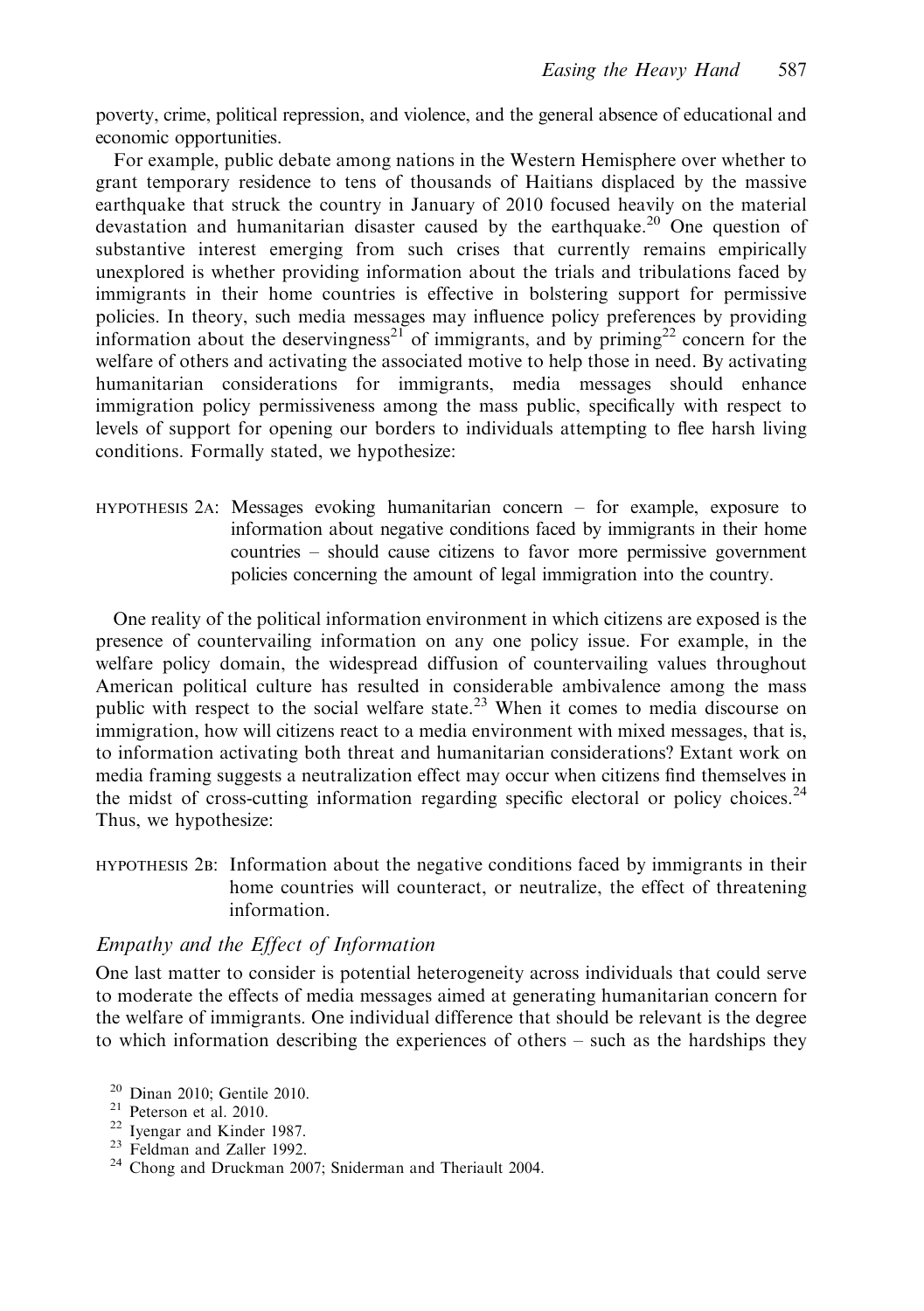face – has an emotional impact on the recipient. Extant research on empathy reveals that individuals differ in their natural capacity to (1) cognitively envision themselves in others' circumstances, and (2) experience a vicarious emotional reaction.<sup>25</sup> In the present case, the effect of a humanitarian inducement – incarnate by information about the trials and tribulations faced by immigrants in their home countries – may be most effective among citizens possessing higher levels of empathy. More empathetic citizens should be more likely to generate mental scripts involving themselves in the situations experienced by immigrants, as conveyed by media information, and to feel a negative emotional reaction as a result. Extant research on empathy indicates that one main consequence of possessing a greater capacity to empathize with others is a greater tendency to take action to help those in need.<sup>26</sup> While the work on empathy has not seen much application to political behavior, one study on the Second Gulf War found that more empathetic individuals were more supportive of a variety of humanitarian actions intended to enhance the welfare of the Iraqi people.<sup>27</sup> In view of this work, we hypothesize:

HYPOTHESIS 3: Individual differences in empathy should moderate the effect of media information inducing humanitarian concern, such that the effects of this information on policy preferences will be the most operative among citizens who are empathetic.

#### OVERVIEW OF DATA AND METHODS

To test our hypotheses, we rely upon three datasets. In Study 1, we utilize a nationally representative survey conducted in the United States in 1996 to assess the effect of individual differences in humanitarianism on the preferred amount of legal immigration. In Study 2, we assess the robustness of the results from Study 1 by analyzing a nationally representative survey conducted in the United States nearly a decade later, in 2005. In Study 3, we embedded an experiment into a 2012 US statewide primary election survey conducted in North Carolina, in which respondents were exposed to one of four fabricated news stories about a federal plan to allow a group of Hondurans to migrate to the state. The primary manipulation concerned whether respondents viewed a story containing information inducing threat or humanitarian concerns, or both simultaneously. This survey experiment allowed us to assess the causal effects of threat and humanitarian inducements on respondents' policy preferences, as well as analyze whether the effects of such media messages are conditioned by individual-level variation in empathy. Additionally, the control condition of this survey experiment afforded us the opportunity to assess whether the results found for data collected in 1996 (Study 1) and 2005 (Study 2) hold when using data collected in 2012.

## STUDY 1: THE 1996 ANES POST-ELECTION SURVEY

To provide an initial test of Hypothesis 1, we utilize the American National Election Studies (ANES) 1996 Post-Election Study. This survey, conducted from November through December of 1996, is comprised of 1,534 face-to-face and telephone interviews of adult Americans throughout the contiguous US. Of the 1,534 survey respondents, 1,210

<sup>&</sup>lt;sup>25</sup> Baron-Cohen 2011; Dymond 1949; Mehrabian and Epstein 1972; Stotland 1969.<br><sup>26</sup> Batson 1998; Batson et al. 2002.<br><sup>27</sup> Pagano and Huo 2007.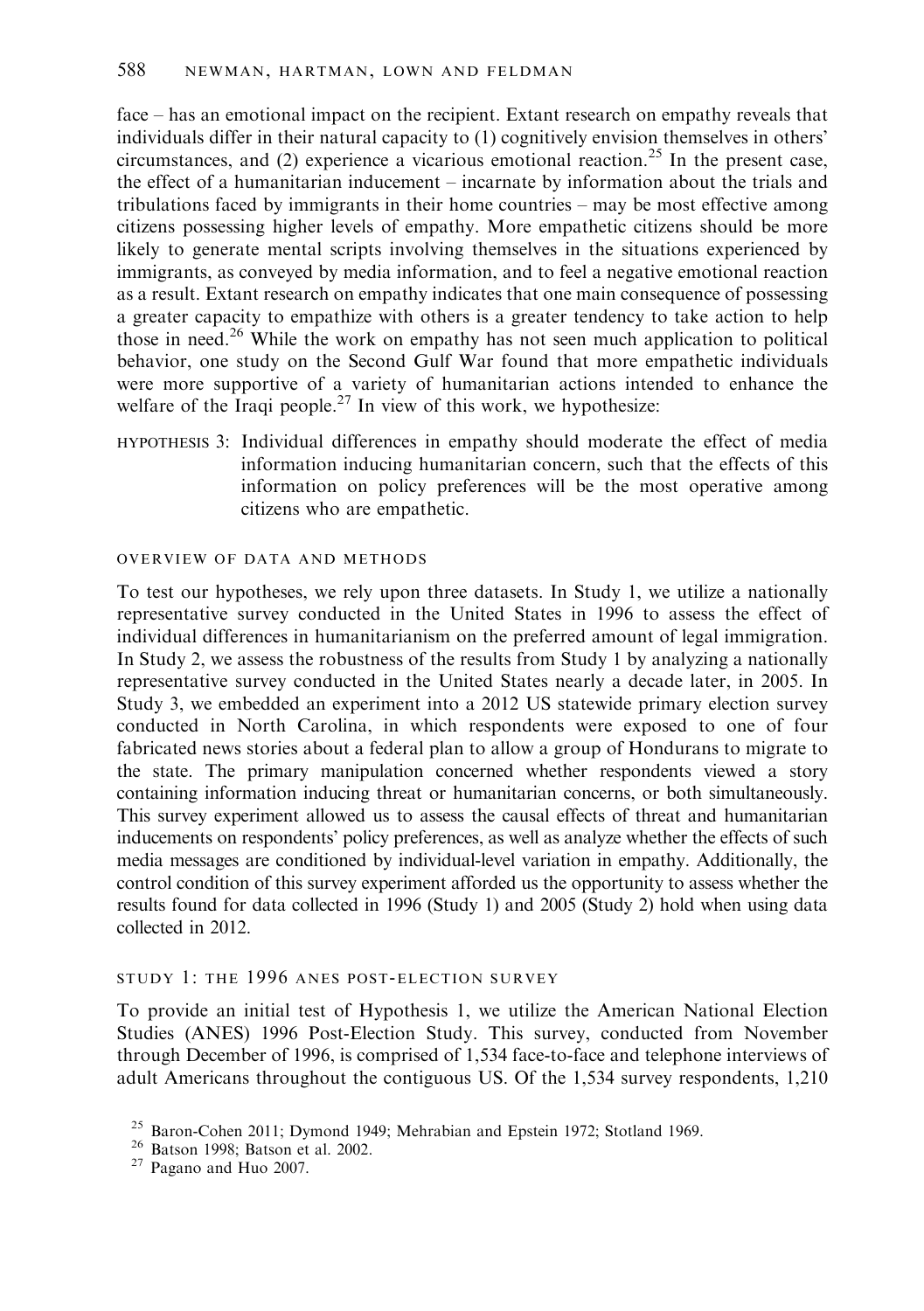identified their race as non-Hispanic, White. In keeping with prior opinion research on immigration aimed at assessing the dynamics of opinion among the Anglo majority toward immigrant minorities,<sup>28</sup> the present analysis is restricted to these White respondents.<sup>29</sup>

To measure humanitarianism, we rely upon a scale constructed from four items included in the 1996 post-election study that originally appeared in the 1995 ANES Pilot Study. This four item scale ( $\alpha = 0.60$ ), labeled *Humanitarianism*, represents a short-form of the eight-item scale from the 1995 Pilot Study demonstrated to be a valid and reliable measure of individual differences in humanitarianism.<sup>30</sup> As an example, one of the four items comprising our scale asked respondents to report their level of agreement with the statement: 'One should always find ways to help others less fortunate than oneself'. The response options for this and the other items ranged from (1) 'agree strongly' to (5) 'disagree strongly'. Our Humanitarianism scale was constructed to range from low to high humanitarianism, and recoded to range from 0 to 1 for ease of interpretation. The mean of the scale was 0.70, indicating considerable support for humanitarianism  $- a$ descriptive result found with other data in past research.<sup>31</sup> For more information about question wording for the items in our scale see Supplemental Appendix A.

The primary policy dependent variable for this analysis, labeled Amount of Immigration, is a standard item asking respondents to report their preferred level of immigration permitted into the country. More specifically, respondents were asked: 'Should the number of immigrants from foreign countries permitted to come to the US to live be (1) increased a lot, (2) increased a little, (3) left the same as it is now, (4) decreased a little, or (5) decreased a lot'? This item has a mean of 3.8 and standard deviation of 0.92, indicating a preference among the average white respondent in this survey for immigration to be decreased. Indeed, while only 4.4 percent of respondents preferred immigration be increased in any way, 58 percent preferred a moderate to severe decrease in the level of immigration into the country. Despite this clear restrictionist leaning among white Americans at the time of data collection, 37.6 percent preferred immigration be kept at its present levels, indicating that, while not supporting immigration by endorsing permissive policy, a large segment of the American public failed to signal any pronounced opposition to immigration.

In addition to this core policy item of interest, the 1996 ANES also contained an item tapping preferences toward government policy and the eligibility of immigrants for government services. Respondents were asked: 'Do you think that immigrants who come to the US should be eligible as soon as they come here for government services such as Medicaid, Food Stamps, Welfare, or should they have to be here a year or more?' From this item, we created a dichotomous variable, labeled *Delay Welfare Benefits*, and coded 1 for respondent's preferring the more restrictive position of making immigrants wait one year for benefits and 0 for those preferring to make immigrants immediately eligible for services. This item has been used in prior opinion research on immigration<sup>32</sup> and provides

other than those developed to explain national majority group reactions to immigrant minorities may be appropriate for explaining the dynamics of opinion on immigration among immigrants and other minority groups (e.g., Hainmueller and Hopkins 2014; Dancygier and Saunders 2006; Nteta 2013).<br><sup>30</sup> Steenbergen 1996.<br><sup>31</sup> Feldman and Steenbergen 2001.<br><sup>32</sup> Citrin et al. 1997; Newman, Hartman, and Taber 2012.

<sup>&</sup>lt;sup>28</sup> Brader, Valentino and Suhay 2008; Campbell, Wong, and Citrin 2006; Citrin, Reingold, and Green 1990; Hood and Morris 1997; Rocha and Espino 2009; Stein, Post, and Rinden 2000; Tolbert and Grummel 2003.<br><sup>29</sup> In addition to being consistent with prior research, extant research suggests that theoretical models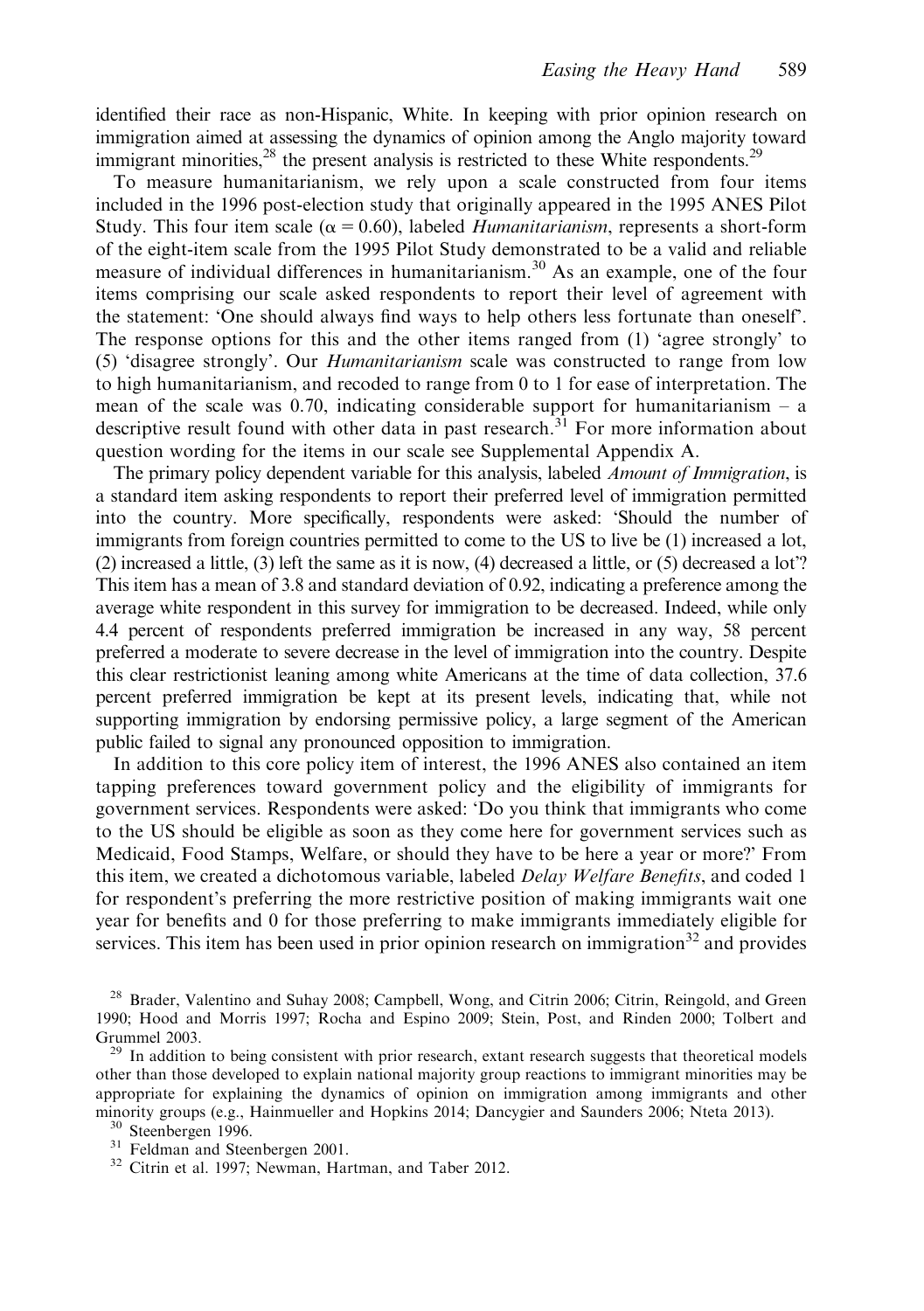an opportunity to assess whether the hypothesized effect of humanitarianism on preferences over the amount of immigrants permitted to enter the country extends beyond the border to a policy aimed at providing support to immigrants once residing within the country.

Our analysis included a variety of relevant control variables. First, we sought to ensure that the observed effect of our measure of humanitarianism was not capturing other potentially related constructs, such as egalitarianism or political ideology. Thus, we included a measure of both in our analysis. Egalitarianism was measured using five items tapping respondents' general level of support for the principle of equality, as well as support for active efforts by government to rectify existing social and economic inequalities in society. For example, one of the five items in the scale asked respondents their level of agreement with the statement: 'Our society should do whatever is necessary to make sure that everyone has an equal opportunity to succeed.' Response options for these items ranged from (1) 'Agree Strongly' to (5) 'Disagree Strongly.' When combined, these items formed a reliable scale ( $\alpha = 0.68$ ), that was reverse coded to range from low to high levels of egalitarianism. Consistent with prior research,<sup>33</sup> this egalitarianism measure is only weakly correlated with humanitarianism  $(r = 0.24)$ . Thus, we can be reasonably sure that these two items are empirically distinct, and that the inclusion of both in our analysis will enable us to observe the effect of concern for the welfare of others on immigration policy attitudes after controlling for general beliefs about how equitably resources should be distributed in society. Next, we included a control for liberal– conservative ideological self-identification, labeled  $Ideology$ , by using an item asking respondents to place themselves on a seven-point scale ranging from (1) 'extremely Liberal' to (7) 'extremely Conservative.' The correlation between humanitarianism and ideology is  $-0.09$ , indicating that our measure of concern for the welfare of others is empirically distinct from political ideology. As found in past research,  $34$  we find that egalitarianism is negatively correlated with ideology  $(r = 0.41)$ , such that liberals are more likely than conservatives to support a more equal distribution of income throughout society.

In addition to these two core controls, we also included standard controls for *Education, Gender* (1 = male), Age, and partisanship, labeled *Party ID* (standard sevenpoint scale,  $7 =$ strong Republican). To control for the potential effects of personal economic concerns on preferences over immigration, we included controls for individual *Income, Unemployment* (1 = unemployed), and *Pocketbook Evaluations* (high = experiencing financial distress). Beyond these standard controls, two additional individual-level factors of theoretical importance were included in our analysis. Prejudice toward ethnic minorities is a demonstrated predictor of opinion on immigration among citizens across a range of immigrant-receiving nations.<sup>35</sup> Given that Hispanic immigrants are the largest, fastest growing, and most politically salient immigrant group in the United States, our analysis included a continuous measure of general negative affect toward Hispanics, labeled *Hispanic Affect*. This variable was coded to range from low to high negative feelings toward Hispanics. Second, our analysis included a control for the frequency of religious attendance to ensure that our humanitarianism measure is not simply picking up the effects of religiosity. For ease of interpretation, all variables were recoded to range from 0 to 1. For more information about variable measurement and question wording, please see Supplemental Appendix A.

<sup>&</sup>lt;sup>33</sup> E.g., Feldman and Steenbergen 2001.<br><sup>34</sup> E.g., Feldman and Steenbergen 2001.<br><sup>35</sup> Citrin et al. 1997; Huddy and Sears 1995.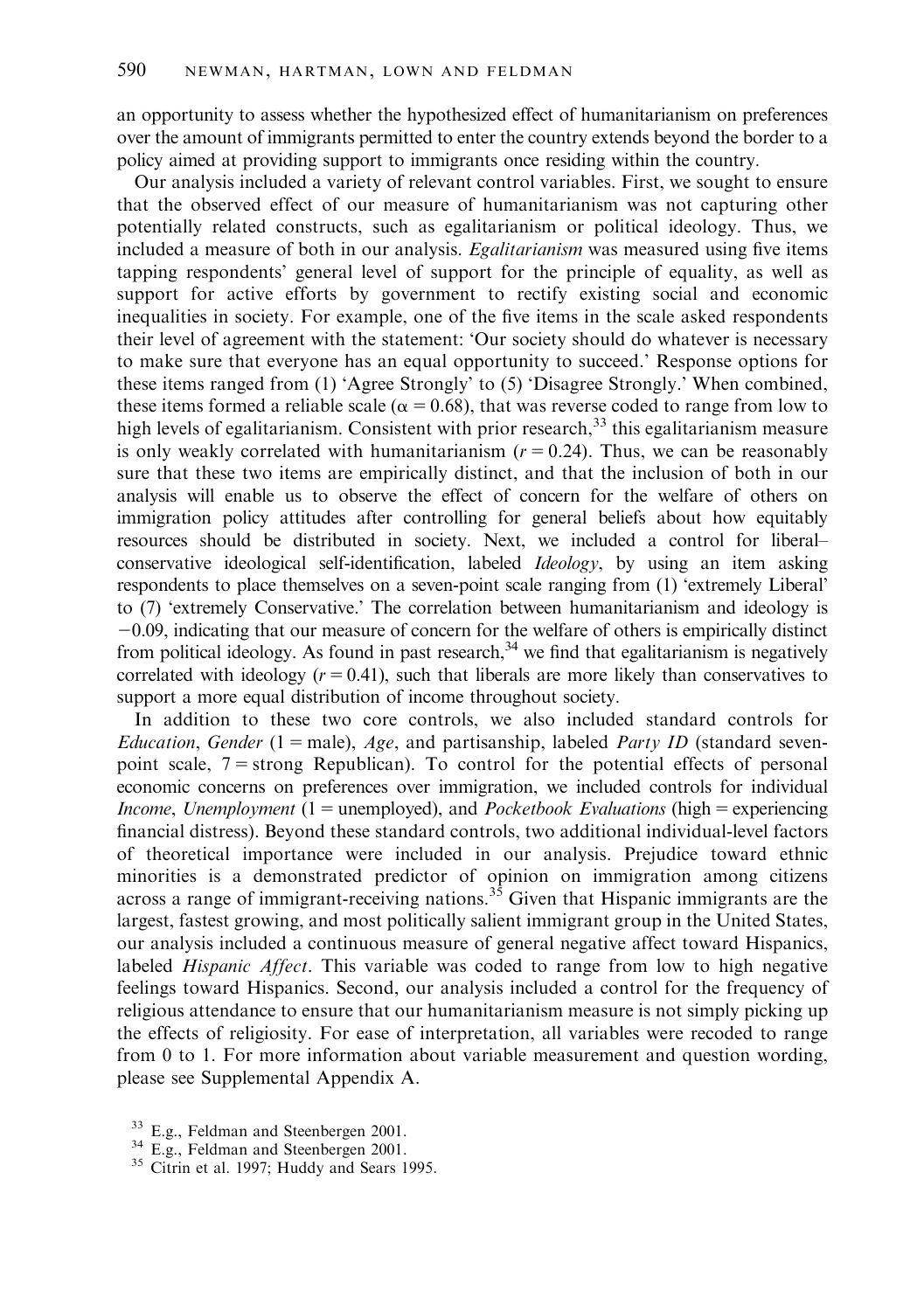## Results

Given the ordinal nature of our primary dependent variable, we used an ordered logistic regression model to estimate the effect of humanitarianism on preferences over the amount of immigration into the United States. To assess the effect of humanitarianism on preferences over the delay of government benefits to immigrants, we estimated a logistic regression model. The results from these models are presented in Table 1. Beginning with our core model concerning the *Amount of Immigration*, the results reveal, as hypothesized, that an increase in humanitarianism is associated with a significant decrease in support for restricting the amount of legal immigration into the country ( $B = -0.75$ ,  $SE = 0.36$ ,  $p < 0.05$ ). In other words, citizens who are more concerned about the welfare of others – particularly those who are less fortunate than themselves – are significantly more permissive on immigration, as indicated by the decrease in their probability of endorsing a government policy of greatly reducing the amount of immigration. The magnitude of the effect of humanitarianism is provided in the bottom row of Table 1; as listed, moving from minimum to maximum levels of humanitarianism is associated with a 0.16 decrease in the probability of endorsing the most restrictive policy position with respect to the amount of immigration. Thus, in addition to being statistically significant, the effect of humanitarianism is substantively meaningful.

In addition to reducing opposition to immigration at the border, the results in column 2 of Table 1 reveal that humanitarianism also reduces support for policies aimed at restricting the access of immigrants already residing within the country to vital government services. Indeed, an increase in humanitarianism is associated with a significant decrease  $(B = -2.56, SE = 0.70, p < 0.01$  in the probability of favoring a policy of making immigrants wait one year to become eligible to receive government services. In addition to being highly significant, this effect is also substantively comparable in size to its impact on preferences over the amount of immigration, as moving from minimum to maximum levels of humanitarianism is associated with nearly a 0.15 decrease in the probability of denying immigrants immediate access to government services and welfare.

Turning to the controls in the *Amount of Immigration* model, we find that educated citizens and those scoring higher on egalitarianism were significantly less opposed to immigration, while those very concerned about their personal finances and reporting higher levels of prejudice toward Hispanics<sup>36</sup> were more likely to favor a reduction in the amount of immigration into the United States. Within the Delay Welfare Benefits model, the only control to emerge significant was egalitarianism, with those scoring higher in egalitarianism significantly more opposed to denying immigrants immediate access to government services. One issue worth addressing is the possibility that the impact of humanitarianism varies across political orientations and prejudice, such that the effects we observe in Table 1 are attenuated among Republican, conservative, or prejudiced citizens. In estimating auxiliary moderated regression models including interaction terms between humanitarianism and partisanship, ideology, and prejudice, no significant interactions emerged between our measure of humanitarianism and partisanship, ideology, or prejudice toward Hispanics for either dependent variable. That is, our analyses indicate that possessing high levels of concern for the welfare of others translates

<sup>&</sup>lt;sup>36</sup> Given potential reciprocal causality between immigration policy preferences and prejudice toward Hispanics, we should note that the results for humanitarianism completely hold (in both Study 1 and Study 2) when excluding our measure of prejudice from our models.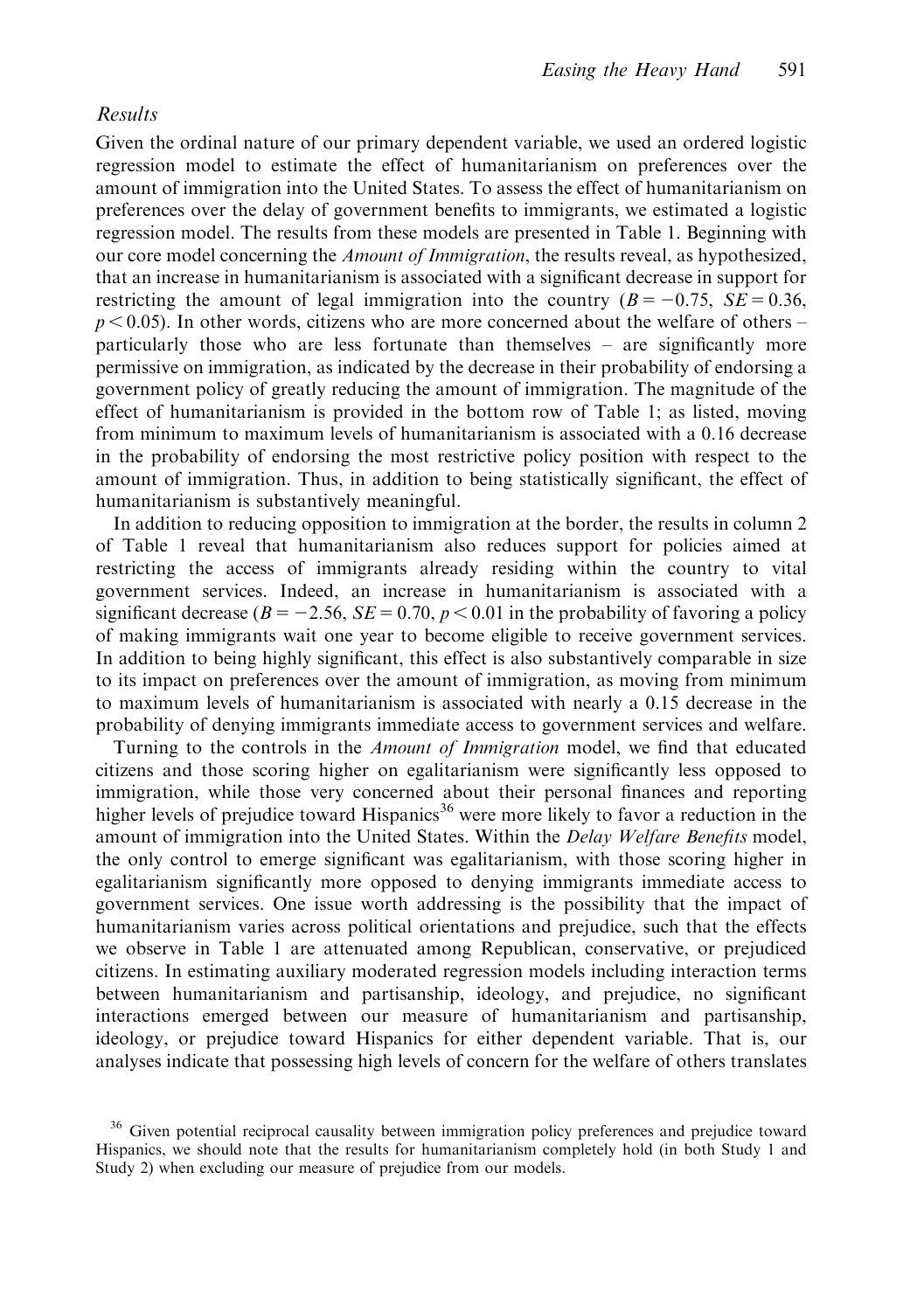|                                                                | Amount of Immigration |         | Delay Welfare Benefits |         |  |
|----------------------------------------------------------------|-----------------------|---------|------------------------|---------|--|
| Humanitarianism                                                | $-0.750*$             | (0.363) | $-2.56***$             | (0.702) |  |
| Education                                                      | $-1.33***$            | (0.233) | $-0.636$               | (0.425) |  |
| Income                                                         | 0.247                 | (0.235) | 0.348                  | (0.432) |  |
| Age                                                            | 0.001                 | (0.003) | 0.004                  | (0.006) |  |
| Gender                                                         | $-0.142$              | (0.119) | $-0.086$               | (0.215) |  |
| Unemployed                                                     | $-0.283$              | (0.334) | $-0.807$               | (0.515) |  |
| Pocketbook Evaluations                                         | $0.723**$             | (0.258) | 0.355                  | (0.440) |  |
| Ideology                                                       | 0.297                 | (0.338) | 0.522                  | (0.621) |  |
| Party ID                                                       | $-0.231$              | (0.194) | 0.569                  | (0.368) |  |
| Egalitarianism                                                 | $-1.42***$            | (0.321) | $-2.42***$             | (0.590) |  |
| Hispanic Affect                                                | $1.16***$             | (0.329) | 0.691                  | (0.567) |  |
| Religious Attendance                                           | $-0.134$              | (0.149) | $-0.043$               | (0.273) |  |
| Constant                                                       |                       |         | 4.54                   | (0.886) |  |
| <i>Thresholds</i>                                              |                       |         |                        |         |  |
| Cut <sub>1</sub>                                               | $-5.86$               | (0.536) |                        |         |  |
| Cut 2                                                          | $-4.49$               | (0.484) |                        |         |  |
| Cut <sub>3</sub>                                               | $-1.57$               | (0.461) |                        |         |  |
| Cut 4                                                          | $-0.179$              | (0.458) |                        |         |  |
| N                                                              | 1,207                 |         | 1,207                  |         |  |
| Effect size                                                    |                       |         |                        |         |  |
| $\Delta$ Pr (Y = Max value) due to<br>$\Delta$ Humanitarianism | $-0.156$              |         | $-0.149$               |         |  |

TABLE 1 Humanitarianism and Immigration Policy Preferences (1996 ANES Post-Election Study)

Notes: Entries are unstandardized coefficients from logistic and ordered logistic regressions. Reported effect sizes are based upon post-estimation analysis of predicted probabilities using  $CLARIFY$  (King, Tomz, and Wittenberg 2000) in Stata<sup>®</sup>. Reported effects represent the change in the probability of selecting the highest category of each dependent variable associated with moving from 0 to 1 on the recoded Humanitarianism Scale.  $\ast p < 0.05$ , \*\*p  $< 0.01$ , \*\*\*p  $< 0.001$ . Significance tests based upon two-tailed hypothesis tests.

into heightened permissiveness toward immigrants for Democrats and Republicans, liberals and conservatives, and the prejudiced and unprejudiced alike. $37$ 

The results presented above provide initial support for our humanitarianism hypothesis. More specifically, the findings from Study 1 demonstrate that citizens who are more concerned about the welfare of others, holding constant a range of competing factors, are much less likely to oppose immigration and more likely instead to support immigrants by endorsing a policy of keeping the nation's borders open. Additionally, Study 1 demonstrates that the permissive benefit provided to immigrants by humanitarianism extended beyond the border to policy impacting the welfare of immigrants once within the country, as citizens scoring higher in humanitarian concern were more likely to support a policy of making immigrants immediately eligible for receiving needed government services. Given that Study 1 relies upon data collected in 1996, we wanted to assess the robustness of the effect of humanitarianism on immigration policy preferences over time. In the following study, we provide an additional test of our first hypothesis using representative survey data collected in 2005.

 $37$  Given the potential for humanitarianism in serving as a 'pre-political' value orientation influencing political orientations, we should note that our results for humanitarianism (across our three studies) completely hold when excluding party identification and ideology, as potentially mediating variables, from our models.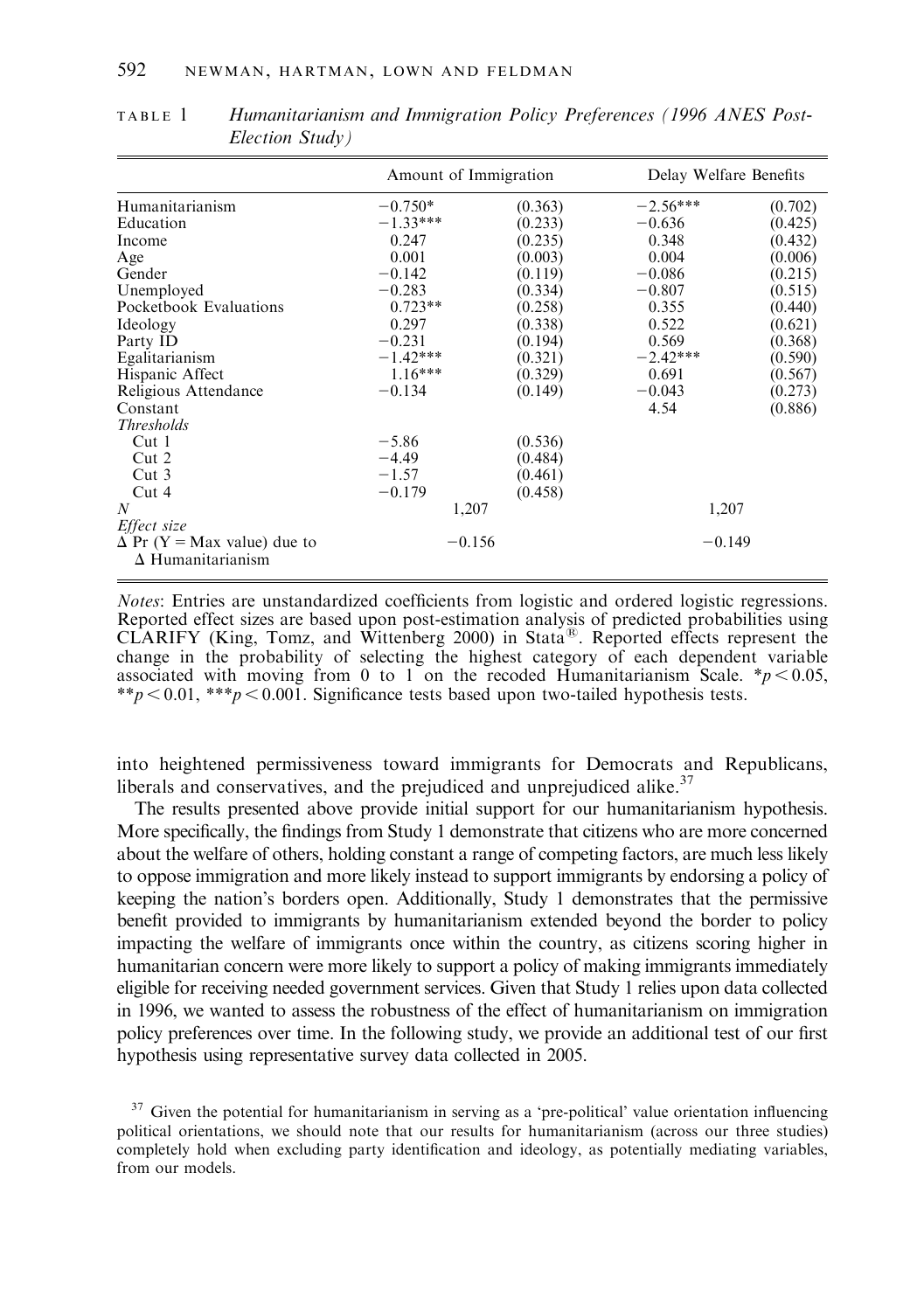## STUDY 2: THE 2005 CID SURVEY

To provide a replication test for Hypothesis 1 using more recent data, we utilize the 2005 Citizenship, Involvement, Democracy study (CID) conducted by the Center for Democracy and Civil Society at Georgetown University. This survey, fielded between May and July 2005, is comprised of 1,001 face-to-face interviews of adult Americans throughout the contiguous United States. The response rate for this survey, based upon a cluster-sample design, is 40 percent. Of the 1,001 survey respondents, 725 identified their race as non-Hispanic, White. Consistent with Study 1 and prior research, the present analysis is restricted to these White respondents.

To measure humanitarianism, we relied upon a survey item asking respondents to report how important they believed it to be to 'support people who are worse off than themselves'. This item strikes at the heart of the theoretical conceptualization of humanitarianism as a pro-social orientation consisting of the belief that one bears a personal responsibility to help others who are in need.<sup>38</sup> Moreover, this question is comparable to items measuring humanitarianism from the 1995 and 1996 ANES studies. The response options for this item range from (0) 'Extremely Unimportant' to (10) 'Extremely Important'. The mean for this variable, labeled *Humanitarianism*, is 7.2, with a standard deviation of 2.1, indicating considerable importance attributed to humanitarianism in the sample – a descriptive result consistent with that from the 1996 ANES and prior research. For ease of interpretation, Humanitarianism was recoded to range from 0 to 1.

Consistent with Study 1, we used respondents' preferences over the *Amount of* Immigration as the primary policy dependent variable for this analysis. Similar to the item from the 1996 ANES survey, respondents in the 2005 CID were asked: 'Should the number of immigrants from foreign countries permitted to come to the US to live be  $(1)$  increased a lot,  $(2)$  increased a little,  $(3)$  left the same as it is now,  $(4)$  decreased a little, or (5) decreased a lot'? Two descriptive findings for this item are consistent with the item from the 1996 ANES used in Study 1, and past research more generally.39 First, when it comes to the most general issue of how many immigrants should be allowed to enter the United States, as found in 1996, white Americans in 2005 leaned toward a restrictionist position, as the mean response to the CID question was 3.6 on a scale ranging from 1 to 5. Second, despite this restrictionist leaning, the modal response (34.3 percent) among white respondents was to maintain the amount of immigrants admitted to the United States, at its current levels. Twenty-eight percent of Whites in our sample supported the most restrictive position of preferring immigration be 'decreased a lot,'' while only about 13 percent reported preferring the amount of immigration be either 'increased a little' or 'increased a lot'.

Our analysis included the same set of controls included in Study 1. First, Egalitarianism was measured using respondents' reported level of agreement with the statement: 'The government should take measures to reduce differences in income levels.' Response options ranged from (1) 'Agree Strongly' to (5) 'Disagree Strongly'. For clarity, we reverse coded this item from low to high support for reducing income inequality. This measure of egalitarianism is roughly comparable in question wording to items from the NES used in prior research, $40$  and consistent with past research and Study 1,

<sup>&</sup>lt;sup>38</sup> Feldman and Steenbergen 2001.<br><sup>39</sup> E.g., Hood and Morris 1997.<br><sup>40</sup> E.g., Feldman 1988; Feldman, 1999; Feldman and Steenbergen 2001; Kluegel and Smith 1986.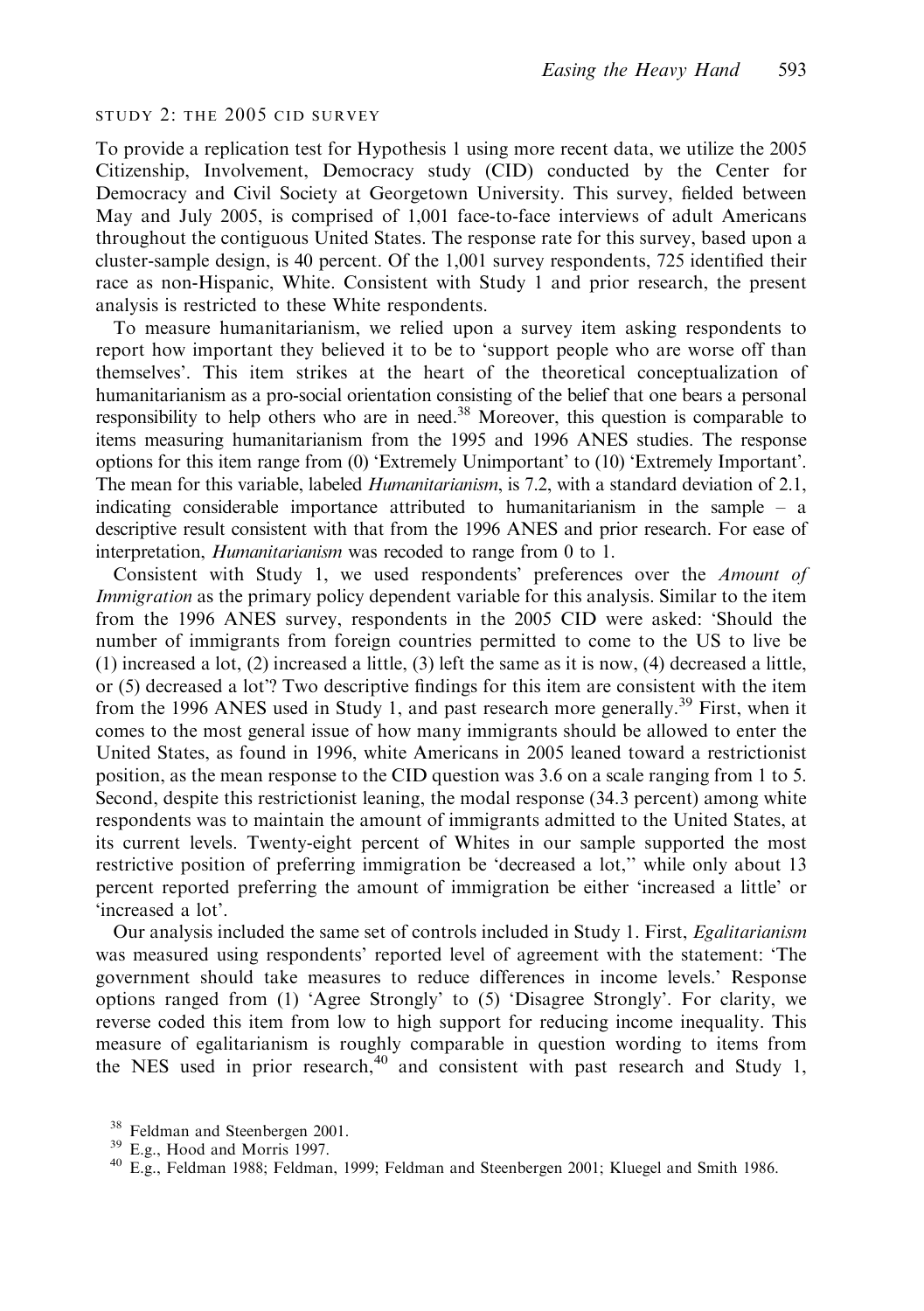egalitarianism is uncorrelated in the CID survey with humanitarianism ( $r = 0.06$ ). Next, we control for *Ideology* with an item asking respondents to place themselves on an 11-point scale ranging from (0) 'Extremely Liberal' to (10) 'Extremely Conservative'. The correlation between humanitarianism and ideology is 0.01, indicating that, consistent with Study 1, our measure of humanitarianism is empirically distinct from political ideology. As found in Study 1, we find that our measure of egalitarianism in the CID is negatively correlated with ideology ( $r = -0.19$ ).

As was done in Study 1, we included standard controls for *Education*, *Gender*  $(1 = male)$ , Age, Party ID (standard 7-point scale,  $7 =$  strong Republican), Income, Unemployment  $(1 =$  unemployed), *Pocketbook Evaluations* (high  $=$  experiencing financial distress), *Hispanic* Affect, and Religious Attendance. Beyond these standard controls, the CID included a measure of the strength of national identity, which has been found to be an important predictor of public opinion on immigration.<sup>41</sup> Therefore, our analysis included a measure of the strength of National Identity, coded to range from weak to strong attachment to American identity. In addition, research has demonstrated that personality traits, such as authoritarianism, influences attitudes toward immigration;<sup>42</sup> given this, we include a control for Right Wing Authoritarianism. Last, intergroup contact theory suggests that having friends who are immigrants may reduce threat perceptions and increase support for permissive policy positions. To control for this possibility, our analysis included a dichotomous measure – labeled *Immigrant Friend & Family* – which captures whether respondents report having any close friends who are recent immigrants  $(1 = has\text{ *immigrant* }$  friends/family). For ease of interpretation, all variables were recoded to range from 0 to 1. For more information about variable measurement and question wording, please see Supplemental Appendix B.

## Results

The results from an ordered logistic regression analysis of the effect of humanitarianism on preferences over the amount of immigration into the United States are presented in Table 2. As hypothesized, and consistent with the results from Study 1, we find that an increase in humanitarianism is associated with a significant decrease in support for restricting the amount of legal immigration into the country ( $B = -0.67$ ,  $SE = 0.33$ ,  $p < 0.05$ ). To be sure, citizens who find it important to support people who are worse off than themselves, compared to those who find it of lesser importance, are significantly less opposed to immigration. The magnitude of the effect of humanitarianism is provided in the bottom row of Table 2, which reveals that moving from minimum to maximum levels of humanitarianism is associated with a 0.14 decrease in the probability of endorsing the most restrictive policy position with respect to the amount of immigration. Thus, across two national surveys separated by nearly a decade, we find that the effects of humanitarianism are in the hypothesized direction, statistically significant, substantively meaningful, and strikingly comparable in effect size.<sup>43</sup>

<sup>41</sup> Sides and Citrin 2007; Sniderman, Hagendoorn, and Prior 2004.<br><sup>42</sup> Hetherington and Weiler 2009.<br><sup>43</sup> While we are primarily interested in the impact of *Humanitarianism* on preferences over the *Amount* of Immigration, the 2005 CID Survey contains three additional items gauging respondents' perceptions regarding the economic, cultural, and public safety impacts of immigration into the nation. In estimating three additional regression models, we found that an increase in humanitarianism was associated with significant decreases in perceived economic, cultural, and crime threats related to immigration. For readers interested in viewing these results, see Supplemental Appendix C.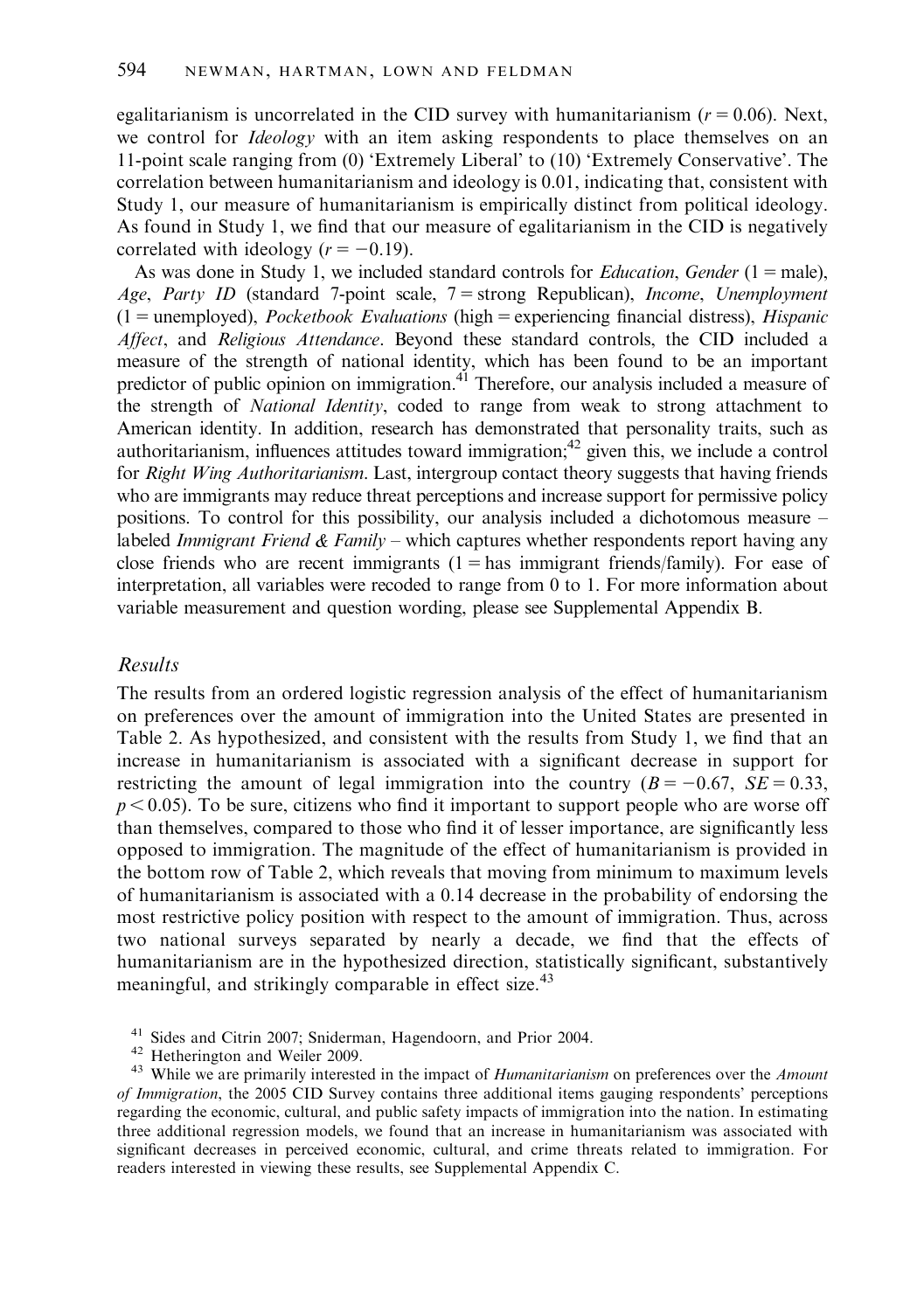|                                                                     | B          | (SE)    |
|---------------------------------------------------------------------|------------|---------|
| Humanitarianism                                                     | $-0.669*$  | (0.333) |
| Education                                                           | $-0.798**$ | (0.298) |
| Income                                                              | 0.312      | (0.358) |
| Age                                                                 | $0.620*$   | (0.311) |
| Gender                                                              | $-0.185$   | (0.144) |
| Unemployed                                                          | $-0.414$   | (0.294) |
| Pocketbook Evaluations                                              | $1.07***$  | (0.305) |
| Ideology                                                            | $1.28***$  | (0.370) |
| Party ID                                                            | 0.046      | (0.232) |
| Egalitarianism                                                      | 0.226      | (0.241) |
| National Identity                                                   | 0.304      | (0.462) |
| Hispanic Affect                                                     | $1.54***$  | (0.394) |
| Right-Wing Authoritarianism                                         | $1.73***$  | (0.392) |
| Immigrant friends & family                                          | 0.296      | (0.228) |
| Religious Attendance                                                | 0.058      | (0.275) |
| Thresholds                                                          |            |         |
| Cut <sub>1</sub>                                                    | $-0.882$   | (0.629) |
| Cut <sub>2</sub>                                                    | 0.421      | (0.614) |
| Cut <sub>3</sub>                                                    | 2.47       | (0.620) |
| Cut <sub>4</sub>                                                    | 3.68       | (0.627) |
| N                                                                   | 721        |         |
| <i>Effect size</i>                                                  |            |         |
| $\Delta$ Pr (Y = 'decreased a lot') due to $\Delta$ Humanitarianism | $-0.142$   |         |

TABLE 2 Humanitarianism and Support for Restricting the Amount of Immigration (2005 CID Survey)

Notes: Entries are unstandardized coefficients from an ordered logistic regression. The dependent variable is *Amount of Immigration*, coded so that highest category indicates support for decreasing the amount of immigration into the United States. Reported effect sizes are based upon post-estimation analysis of predicted probabilities using CLARIFY (King, Tomz, and Wittenberg 2000) in Stata<sup>®</sup>. Reported effect represents the change in the probability of preferring the amount of immigration be 'decreased a lot' associated with a 0 to 1 change in Humanitarianism.  $\binom{*}{p} < 0.05$ ,  $\binom{*}{p} < 0.01$ ,  $\binom{*}{p} < 0.001$ . Significance tests based upon twotailed hypothesis tests.

Turning to the controls, we find that, consistent with prior opinion research, educated citizens are significantly less opposed to immigration, while older adults, ideological conservatives, those very concerned about their personal finances, and those reporting higher levels of authoritarianism and prejudice toward Hispanics, are more likely to favor a reduction in the amount of immigration into the country. Additionally, consistent with null results found with the 1996 ANES, in estimating auxiliary moderated regression models, we found no significant interactions between our measure of humanitarianism and partisanship, ideology, or prejudice toward Hispanics. Thus, as was the case with the 1996 ANES data, our auxiliary analyses using the CID data indicate that possessing high levels of humanitarian concern for others translates into heightened permissiveness toward immigration among Democrats and Republicans, liberals and conservatives, and the prejudiced and unprejudiced alike. Further, given the presence of a measure of the strength of national identity, we sought to ascertain whether national attachment moderates the impact of humanitarianism, such that those scoring higher in attachment may be less inclined to extend humanitarian concern toward outgroup members, such as immigrants. Despite the theoretical plausibility of this possibility, we did not find a significant interaction between humanitarianism and national identity.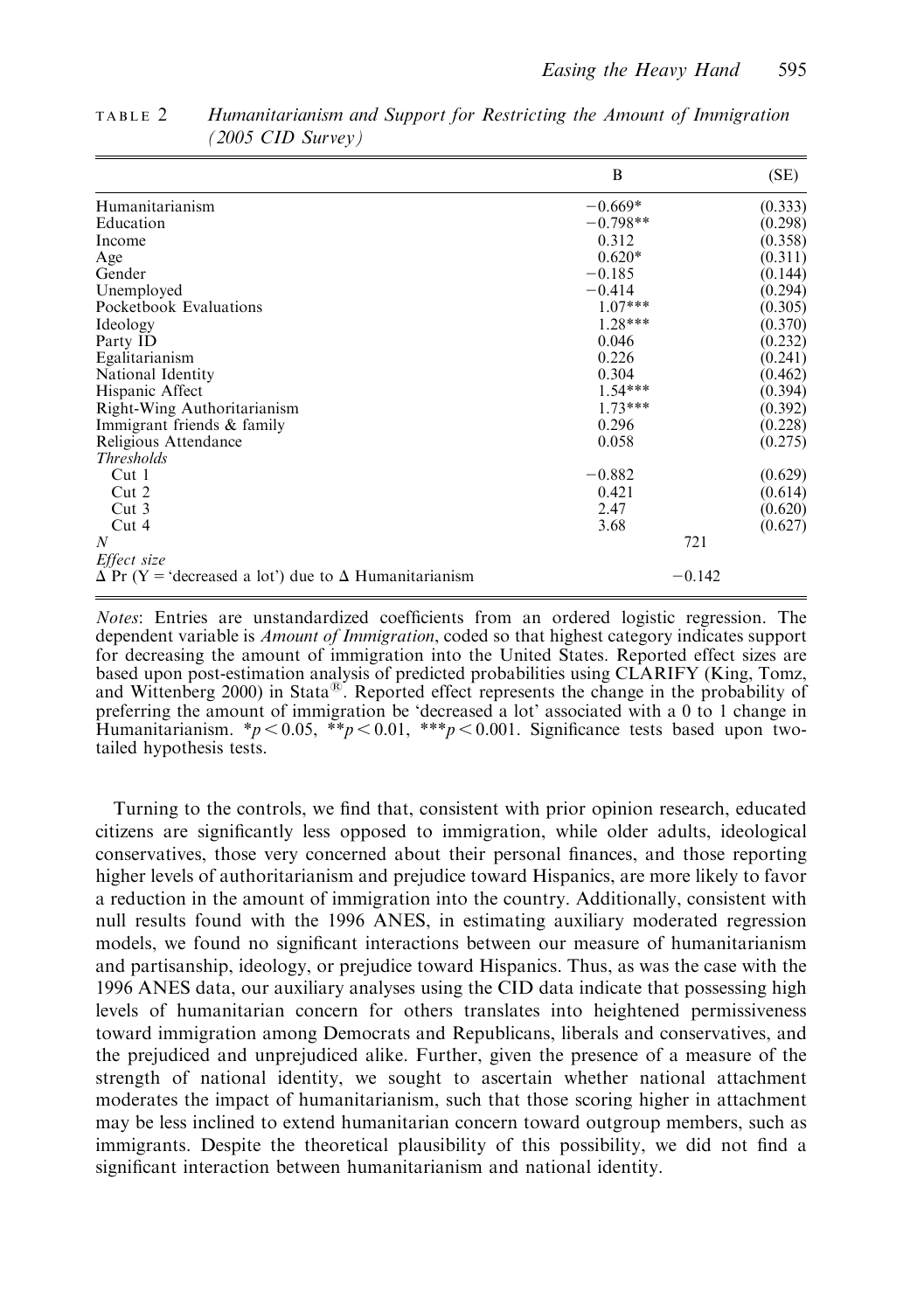The results presented thus far provide strong support for our humanitarianism hypothesis. In the study that follows, we seek to replicate these findings using original survey data collected in 2012 from respondents living in North Carolina, an American state that has seen large influxes of Hispanic immigrants over the past decade. We also embedded an original experiment within the survey which enabled us to test our remaining hypotheses concerning the effects of media messages inducing threat and humanitarian concern on policy preferences, as well as the role of empathy in moderating the impact of such inducements.

## STUDY 3: THE 2012 NORTH CAROLINA PRIMARY ELECTION SURVEY EXPERIMENT

We fielded our survey experiment roughly two weeks prior to the 2012 North Carolina Primary Election.<sup>44</sup> To obscure the true nature of our study, respondents first answered a set of general questions about state politics such as their evaluations of the governor and state legislature, trust in state government, and attitudes toward local political issues. Next, respondents completed a series of items measuring three psychological constructs of interest, namely humanitarianism, empathy, and egalitarianism. Following these items, subjects were then randomly assigned to one of four experimental treatment conditions that involved reading a fabricated press release about a federal program to allow a group of Hondurans to immigrate to North Carolina. After exposure to the primary manipulation, respondents completed a post-treatment questionnaire measuring their attitudes toward various immigration policies, as well as some basic demographics.

In terms of demographics, our North Carolina sample of 983 adults is relatively diverse.<sup>45</sup> For example, respondents' ages ranged from 18 to 85 years old (median  $age = 40 years old)$ , and they reported living in ninety of the 100 counties within the state. Moreover, 34 percent of respondents identified themselves as Republicans, 37 percent as Independents, and 29 percent as Democrats. Ideologically, the sample consisted of 36 percent conservatives, 42 percent moderates, and 23 percent liberals. The median household income range of the sample is \$25,000 to \$50,000, with 39 percent of respondents indicating that they had earned a four-year college degree. The only apparent anomaly with our uSamp data is that the sample is skewed heavily toward female respondents (79 percent), which is likely a function of the websites from which uSamp recruits panelists. Eighty-three percent of the sample identified their race as non-Hispanic, white, and we will focus on this subsample for the remaining analyses.

## Replication of Studies 1 and 2

To replicate our findings from Studies 1 and 2, we analyzed the effects of individual differences in humanitarianism on immigration policy preferences for the 196 white

<sup>44</sup> Data were collected from 27 April to 3 May 2012, immediately before the NC Primary Election was held on 8 May 2012. Respondents were recruited on the Internet by uSamp, a global provider of online market research panels. Recruiting from thousands of partners worldwide, uSamp boasts a panel of more than nine million highly diverse respondents worldwide, with an average of more than 200,000 unique visitors to their consumer websites every day. Panelists are offered their choice of monetary incentives for their participation such as cash, gift cards, virtual currency, or charitable contributions. <sup>45</sup> To ensure the quality of our data, we embedded a quality control question in the psychological item

batteries to filter out bad data. Of the original 1,069 respondents that completed our online survey, 86 individuals (8 percent of the sample) did not answer the quality control question correctly, so they were dropped from further analyses.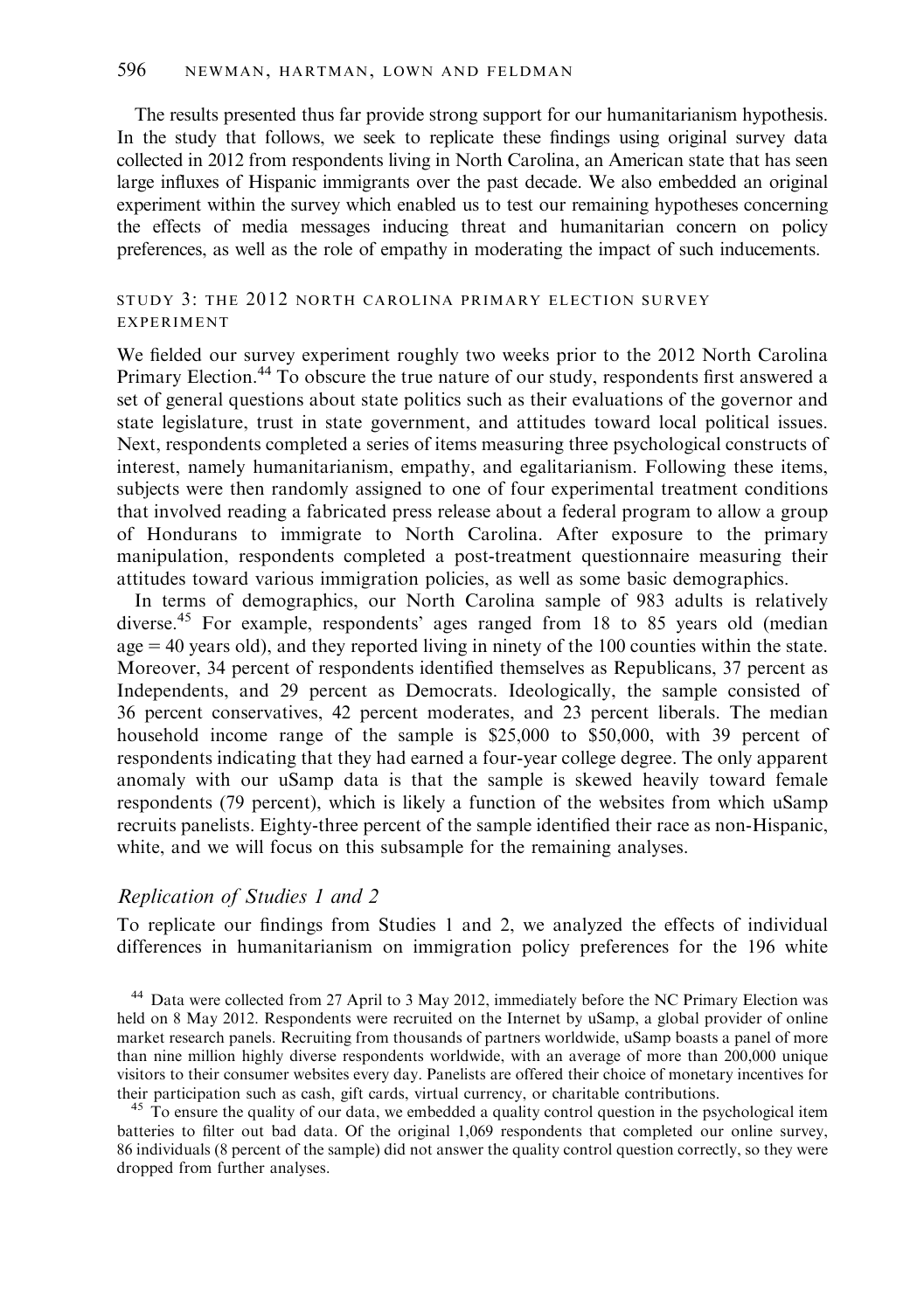respondents in the control condition of our survey experiment.<sup>46</sup> We measured individual differences in humanitarianism using the eight-item scale from the 1995 ANES pilot study and also used by Feldman and Steenbergen. From these items, we generated a scale, labeled *Humanitarianism* ( $\alpha = 0.80$ ), coded so that high values reflect greater levels of this trait. For more information about these eight items, see Supplemental Appendix D.

Our primary dependent variable in the NC statewide survey is the standard Amount of Immigration item, which is coded so that the highest category indicates a preference for a reduction in the level of immigration. In addition to soliciting preferences on this item in order to conduct a replication test of the results from the 1996 ANES and 2005 CID, we asked respondents to report their preferences on two additional immigration policy issues. The first of these items, labeled *Delay Welfare Benefits*, parallels the item from Study 1 and gauges whether legal immigrants should be immediately eligible for statewide government services and programs or should have to wait one year or more. We coded this three-category ordinal item so that the highest value  $(3 = 'wait more than 1 year')$  indicates a preference for greatly delaying (i.e., restricting) the access of legal immigrants to government services. The second policy item asks respondents whether they favor or oppose allowing the children of undocumented immigrants to attend public schools. This item, labeled Attend Public Schools, has five ordered response categories, ranging from (1) 'Strongly Support' to (5) 'Strongly Oppose'. In sum, our survey contained three unique immigration policy items, and each was coded so that higher values indicate a preference for restrictive policy.

To analyze the effect of humanitarianism on preferences across these three items, we estimated ordered logistic regression models. All models included controls for Egalitarianism, Education, Income, Age, Gender  $(1 = male)$ , Ideology  $(1 = very conservative)$ , and Party ID (1 = strong Republican). For ease of interpretation, all independent variables – except age – were recoded to range from 0 to 1. For more information about variable measurement and question wording, please see Supplemental Appendix D. The results from these analyses are presented in Table 3. The first row of the table lists the effects of humanitarianism on each policy, and the bottom row lists the magnitude of the effect of humanitarianism on each policy in the form of the change in the probability of favoring the most restrictive position on each policy associated with a one unit change (i.e., moving from low to high levels) in humanitarianism.

First and foremost, the results in column 1 of Table 3 corroborate the results from the ANES and CID surveys by revealing that an increase in humanitarianism is associated with a significant decrease in the probability of preferring to limit the number of legal immigrants allowed to enter the United States. However, compared to Studies 1 and 2, the effect size of humanitarianism is substantially larger, as moving from minimum to maximum levels of humanitarianism is associated with a 0.47 decrease in the probability of favoring a reduction in immigration. Thus, across three separate datasets spanning across sixteen years, we find consistent support for our first hypothesis that individuals who are higher in humanitarianism will be less opposed to immigration and more supportive of retaining an open border. Further, in each of the three studies, particularly Study 3, we find that these effects are substantively meaningful.

<sup>46</sup> We chose to use respondents in the control condition of our survey experiment because these respondents essentially comprise a sub-sample of observational data and were not subjected to messages inducing threat or humanitarian concern. Thus, the use of those in the control condition enables us to perform an analysis of the effects of individual differences in humanitarianism on policy preferences devoid of any influence of exposure to different stimulus materials.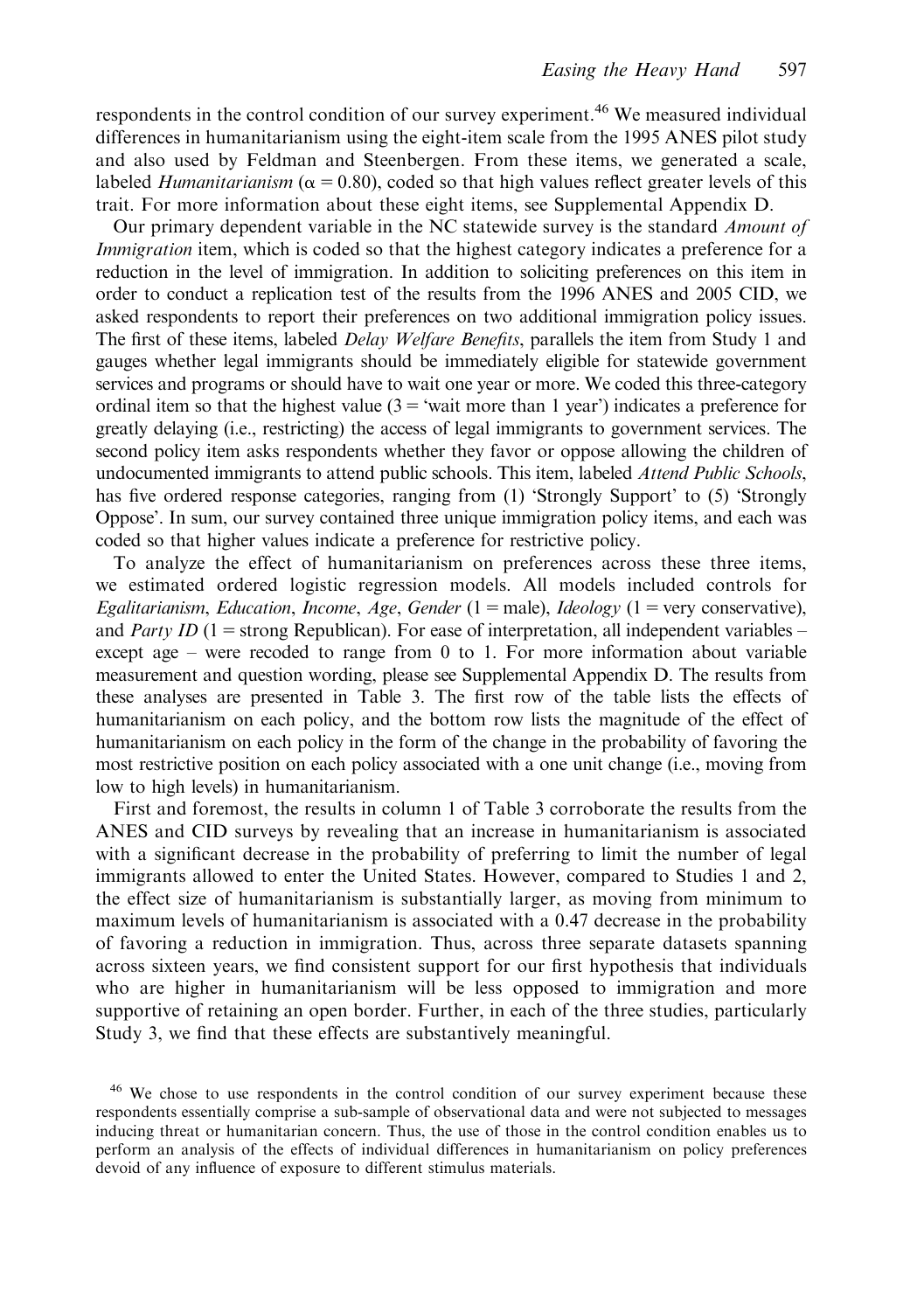|                                 | <i>Amount of Immigration</i> |         | Delay Welfare Benefits |         | Attend Public Schools |         |
|---------------------------------|------------------------------|---------|------------------------|---------|-----------------------|---------|
| Humanitarianism                 | $-2.31*$                     | (0.975) | $-2.77**$              | (0.965) | $-4.41***$            | (0.892) |
| Education                       | $-0.351$                     | (0.599) | $-1.65**$              | (0.585) | $-0.516$              | (0.535) |
| Income                          | 0.033                        | (0.679) | 0.883                  | (0.673) | $-0.322$              | (0.590) |
| Age                             | 0.016                        | (0.011) | $0.018\dagger$         | (0.010) | $0.023*$              | (0.010) |
| Gender                          | $-1.11**$                    | (0.355) | 0.056                  | (0.343) | 0.060                 | (0.318) |
| Ideology                        | 1.13                         | (0.890) | 0.084                  | (0.864) | $1.33\dagger$         | (0.820) |
| Party ID                        | 1.28                         | (0.832) | $2.18**$               | (0.815) | 1.01                  | (0.775) |
| Egalitarianism                  | 1.31                         | (0.858) | 1.39 <sup>†</sup>      | (0.831) | $-0.227$              | (0.798) |
| Constant                        |                              |         |                        |         |                       |         |
| <b>Thresholds</b>               |                              |         |                        |         |                       |         |
| Cut <sub>1</sub>                | 0.212                        | (1.26)  | $-1.51$                | (1.16)  | $-3.48$               | (1.15)  |
| Cut <sub>2</sub>                | 2.70                         | (1.27)  | 0.184                  | (1.16)  | $-1.99$               | (1.14)  |
| Cut <sub>3</sub>                |                              |         |                        |         | $-0.554$              | (1.13)  |
| Cut <sub>4</sub>                |                              |         |                        |         | 0.942                 | (1.13)  |
| N                               |                              | 194     |                        | 195     |                       | 195     |
| Effect size                     |                              |         |                        |         |                       |         |
| $\Delta$ Pr (Y = Max Value)     |                              |         |                        |         |                       |         |
| due to $\Delta$ Humanitarianism | $-0.473$                     |         | $-0.576$               |         | $-0.629$              |         |

TABLE 3 Humanitarianism and Immigration Policy Preferences (2012 NC Primary Election Statewide Survey)

Notes: Entries are unstandardized coefficients from logistic and ordered logistic regressions. Results based upon 196 non-Hispanic White survey respondents in the control condition of the survey experiment that answered the quality control question correctly. Reported effect sizes are based upon post-estimation analysis of predicted probabilities using CLARIFY (King,<br>Tomz, and Wittenberg 2000) in Stata®. Reported effects represent the change in the probability of selecting the highest category of each dependent variable associated with moving from 0 to 1 on the recoded Humanitarianism Scale.  $\frac{1}{7}p < 0.10$ ,  $\frac{k}{p} < 0.05$ ,  $\frac{k}{p} < 0.01$ , \*\*\*p  $< 0.001$ . Significance tests based upon two-tailed hypothesis tests.

The results in columns 2 and 3 of Table 3 present the effects of humanitarianism on the two additional policy items. The results reveal that the permissive benefit provided by humanitarianism with respect to a policy concerning the entry of immigrants into the country extends to policies concerning the availability of government services to immigrants once residing within the country. Consistent with the finding from Study 1, the results in column 2 indicate that humanitarians are more likely to oppose making legal immigrants wait over a year to receive government services; instead, those high in humanitarianism are more likely to endorse more immediate eligibility for such services. In column 3, we see that those high in humanitarianism are also more likely to oppose a policy of barring the children of illegal immigrants from attending public schools. Further, the results in the bottom row of the table reveal that the magnitudes of these effects are quite large. Thus, when it comes to entry into the United States and access to government services, humanitarianism clearly provides a permissive benefit. Interestingly, the largest effect of humanitarianism pertains to arguably one of the most vulnerable segments of the immigration population – the children of illegal immigrants. When it comes to providing support to these children by allowing them access to public schools, humanitarianism drastically increases permissiveness.

## Results from the Survey-Embedded Experiment

Having replicated the results from Studies 1 and 2, we now turn to our survey-embedded experiment, in which respondents were randomly assigned to one of four experimental conditions (information environment: control, threat, humanitarianism, and combined).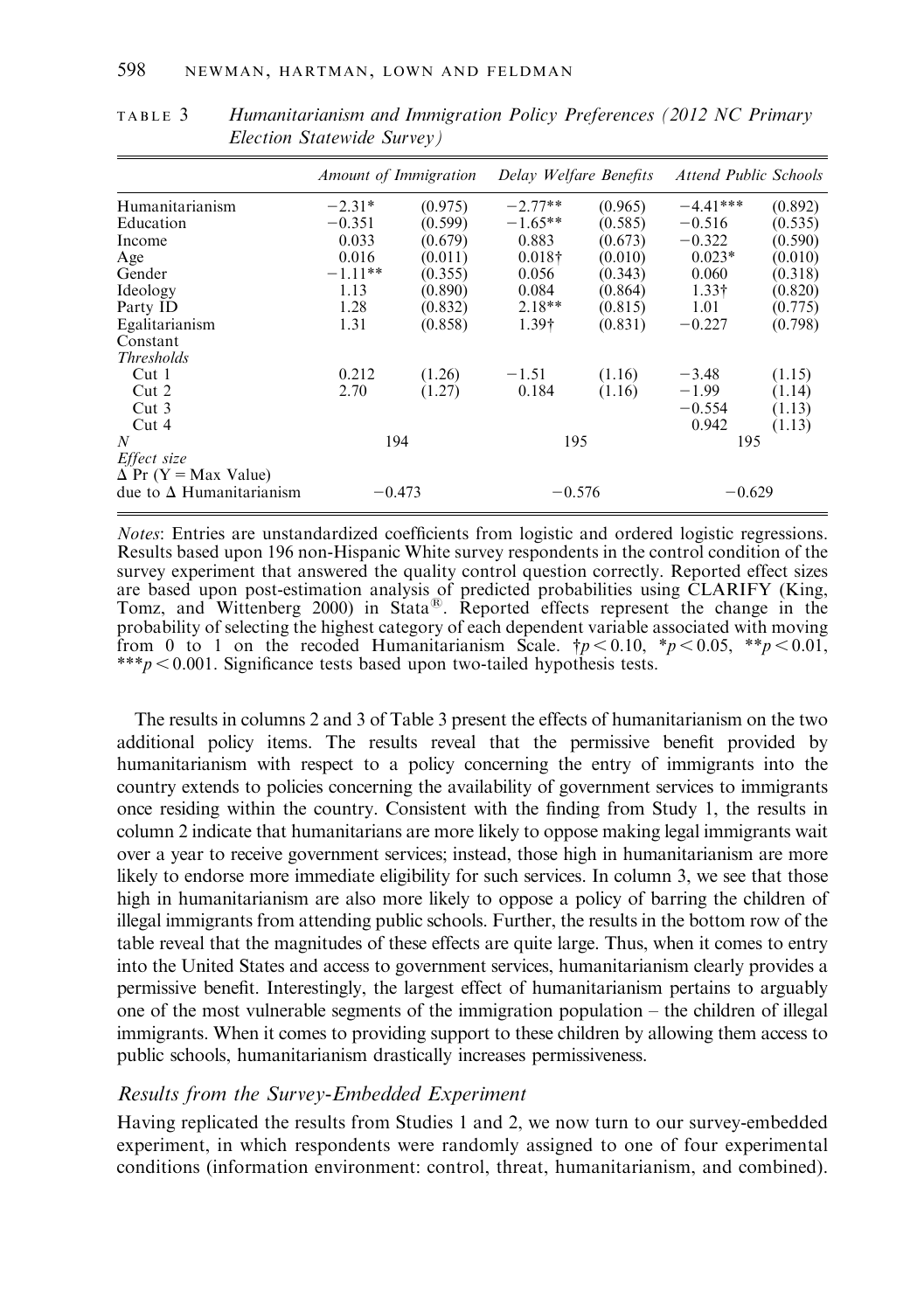All subjects were presented with a fabricated press release informing them that the 'US Immigration and Customs Enforcement Office has drafted a plan to begin allowing hundreds of Hondurans to immigrate to North Carolina' (for the exact wording of all stimulus materials, see Supplemental Appendix E). The four experimental conditions vary by the information that was presented following this information. In the threat condition, subjects read about a non-partisan report indicating that these new immigrants will 'require a wide range of tax-payer funded state services', likely 'increase competition for jobs', 'have limited English-language ability', and 'take some time to fully assimilate into the US'. Our threat manipulation was designed to tap two distinct dimensions of immigration-related threat, namely realistic threats to the material well-being of the group<sup>47</sup> and symbolic threats to citizens' values, norms, and cultural identity.<sup>48</sup> Discussion of these types of threat pervades media discourse on immigration,<sup>49</sup> and reliance upon this type of information to induce threat over immigration experimentally has been demonstrated to be effective in prior research.<sup>50</sup> By contrast, subjects assigned to the humanitarianism condition read that the purpose of the immigration plan was to help these Hondurans escape 'harsh and unsafe conditions in their home country' such as 'poverty', 'limited access to employment', and 'government repression'. To be clear, our intention in this condition was to highlight the structural forces 'threaten[ing] the lives of many Hondurans'. In the combined condition, we included both of the threat and humanitarianism scripts, which serve to simulate a mixed message media environment. Finally, the control condition contained a relatively antiseptic description of Honduras's climate, terrain, and natural resources.

Following exposure to these stories, all respondents proceeded to complete the posttreatment questionnaire. In addition to filtering out respondents with a quality control item, we filtered the data from the survey experiment based upon respondents' recorded reading times in each condition. Using estimates based upon average reading rates, and what we believe to be reasonable reading times for each condition, we opted to filter 220 respondents or (21 percent of the sample) from the data.<sup>51</sup> This filtering procedure ensures that we removed respondents who most likely did not read the assigned news passage, and thus did not receive the respective experimental treatment. The remaining sample used to evaluate the effects of our treatments contained 726 respondents, of which we restrict our analyses to the 618 non-Hispanic whites.

To assess the effects of our experimental treatments on respondents' immigration policy preferences, we created three dichotomous treatment dummy variables to correspond to

- 
- 
- 
- 

<sup>47</sup> E.g., Espenshade and Calhoun 1993; Passel and Fix 1994.<br><sup>48</sup> Sniderman, Hagendoorn, and Prior 2004.<br><sup>49</sup> Chavez 2008; Waldman et al. 2008.<br><sup>50</sup> Brader, Valentino, and Suhay 2008.<br><sup>51</sup> Research on adult reading rates words per minute (Taylor 1965). Using these speeds as a baseline, we estimated that 'slow' readers would be able to read at least 100 words per minute (or half of the 200-word average), while 'fast' readers would be able to read no more than 500 words per minute (or double the 250-word average). We acknowledge that these figures are somewhat arbitrary cutoffs; yet, we felt that the benefits of removing non-attendant subjects outweighed the exclusion of a few exceptionally fast or slow readers from our analyses. Thus, based upon the word length of each experimental condition, our cutoffs were as follows: (1) Threat (136 words): 16 to 82 seconds; (2) Humanitarianism (151 words): 18 to 91 seconds; (3) Combined: 28 to 151 seconds; and (4) Control: 10 to 54 seconds. One way to check whether these estimates are accurate is to compare the expected with the observed (median) reading rates for each condition (using 250 words per minute as the baseline): (1) Threat: 33 vs. 35 seconds; (2) Humanitarianism: 36 vs. 35 seconds; (3) Combined: 56 vs. 54 seconds; and (4) Control: 22 vs. 29 seconds. By all accounts, our estimates seem very close to the actual median reading rates in the data.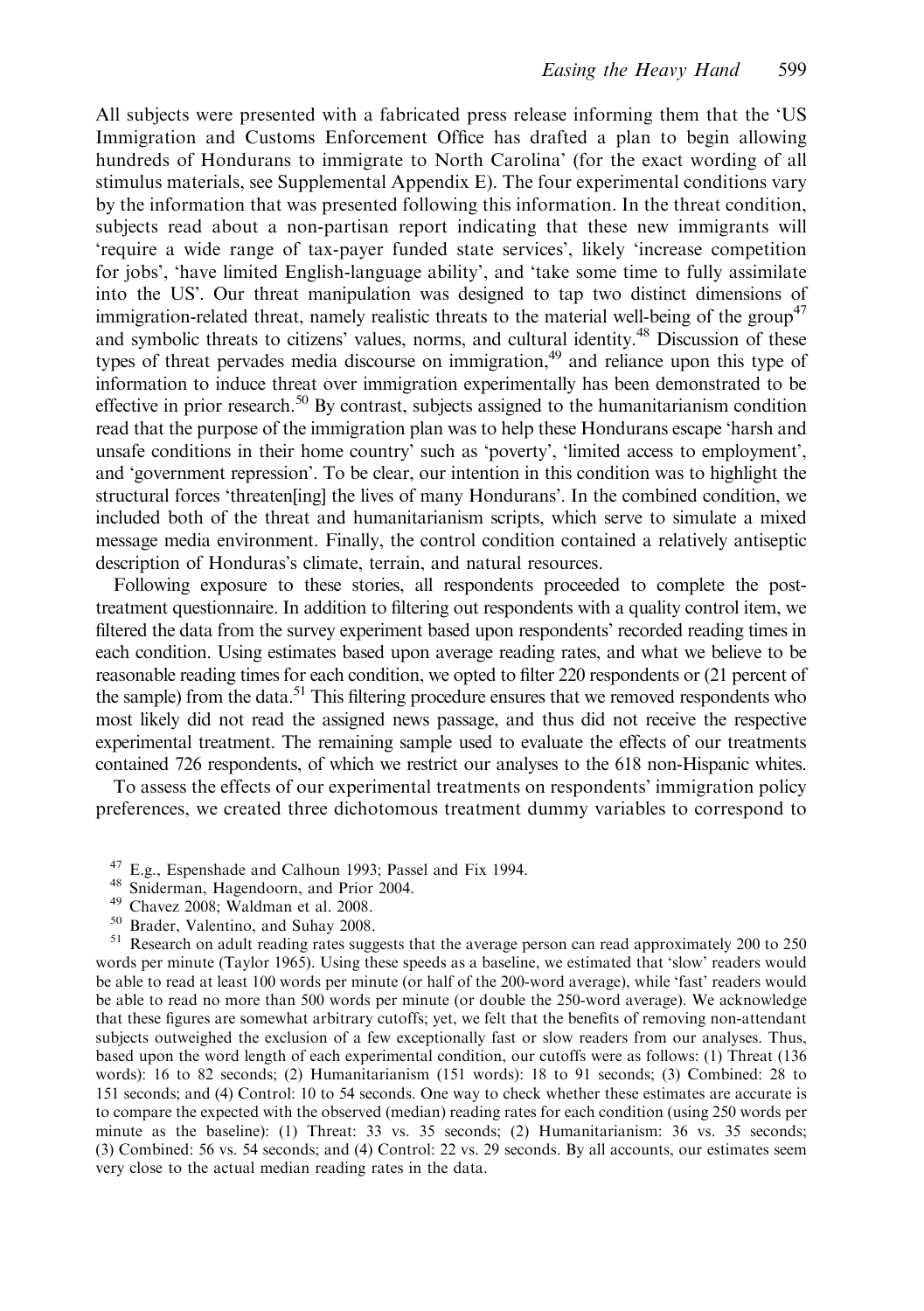

Fig. 1. Support for restrictive immigration policy by experimental condition Notes: Plotted effects are based upon post-estimation analysis of predicted probabilities with 90 percent confidence intervals using CLARIFY (King, Tomz, and Wittenberg 2000) in Stata<sup>®</sup>.  $N = 616$ .

being in either the threat, humanitarian, or combined condition, with the control condition serving as the baseline category of comparison. To test our hypotheses concerning the effects of media information on citizens' immigration policy attitudes, we focus on respondents' preferences for the Amount of Immigration, whose question wording and coding is described in the prior section. To test Hypothesis 3 pertaining to the potential role of individual differences in empathy in moderating the effect of our humanitarian treatment on policy preferences, we relied upon five items taken from the short form of the empathy quotient.<sup>52</sup> From these five items, we generated an *Empathy* scale ( $\alpha$  = 0.72), recoded from 0 to 1 and ranging from low to high levels of empathy.

Figure 1 (see also Table F1 in Supplemental Appendix F) displays the results from an ordered logistic regression of subjects' preferences for the amount of immigration by experimental treatment condition. The results reveal that survey respondents who were exposed to threatening media messages about the material and cultural consequences of allowing Hondurans to immigrate to North Carolina were significantly more likely to prefer a reduction in the amount of immigration ( $B = 0.35$ ,  $SE = 0.23$ ,  $p < 0.10$ ) than those in the control condition. This finding is entirely in keeping with prior research in the opinion literature on immigration, where induced economic and cultural threats were found to generate opposition to immigration.<sup>53</sup> Consistent with Hypothesis 2A, the results also reveal that subjects receiving the humanitarian treatment, compared to those in the control, were significantly less likely to support a restrictive policy of reducing the amount of immigration ( $B = -0.48$ ,  $SE = 0.22$ ,  $p < 0.05$ ). And last, the results reveal that subjects receiving both treatments were also significantly less likely  $(B = -0.39,$  $SE = 0.22$ ,  $p < 0.05$ ) than those in the control to prefer restricting the amount of immigration. This last finding is particularly interesting given that we expected a neutralization effect (i.e., Hypothesis 2B), as prior research suggested that countervailing pieces of information tend to cancel each other out. Rather, we find that receiving information about the hardships faced by immigrants actually increased permissiveness even in the presence of threatening media information about immigrants.

 $52$  Baron-Cohen and Wheelwright 2004; Wakabayashi et al. 2006.<br>  $53$  Brader, Valentino, and Suhay 2008; Sniderman, Hagendoorn, and Prior 2004; Stephan et al. 2005.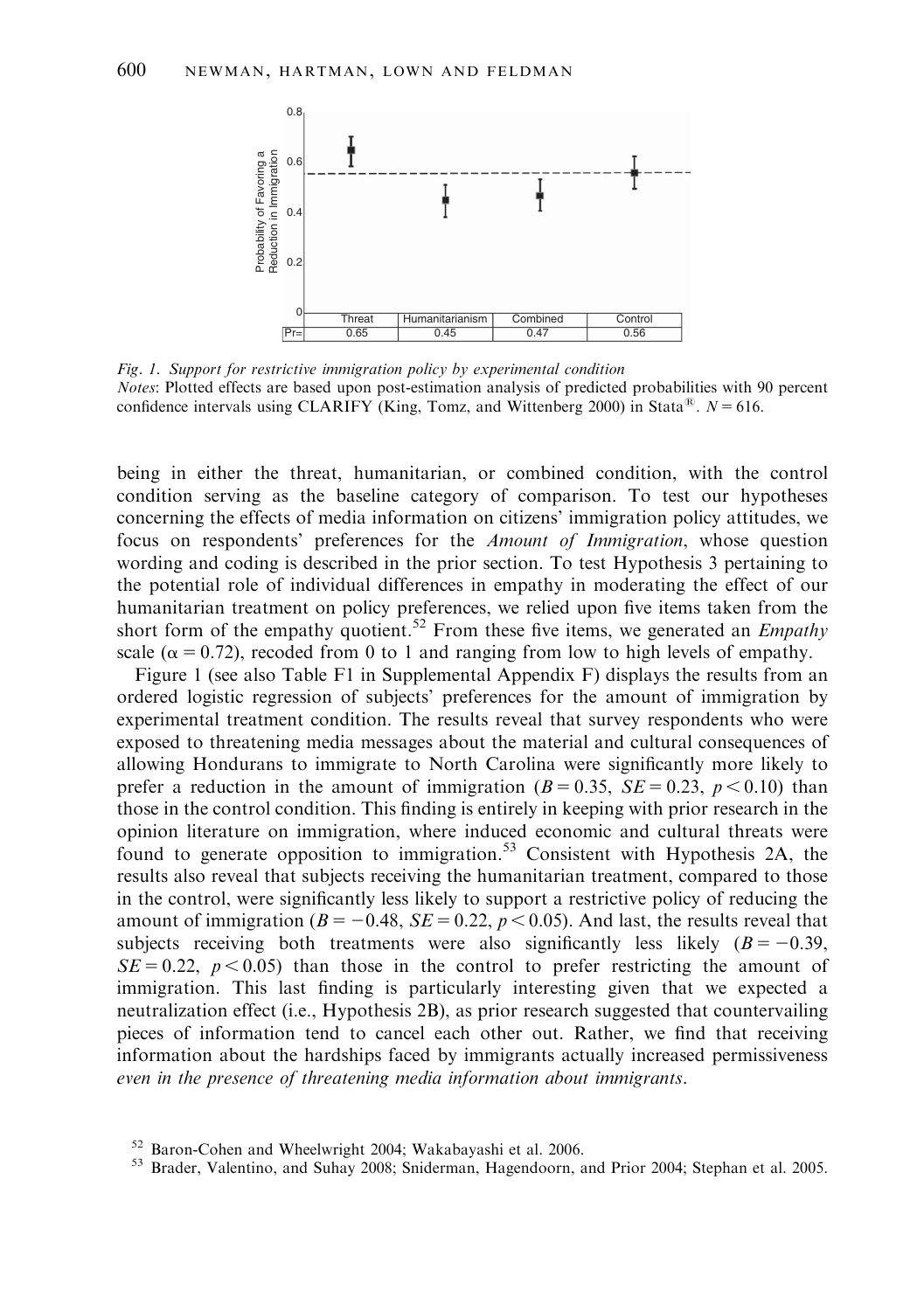One thing to note from the figure is that the effect of our humanitarian treatment, directionality aside, is roughly 20 percent larger than that of our threat treatment. Given this, it makes some sense that receiving both messages in the combined condition would still lead to an overall reduction in restrictiveness. Yet, these differences in effect sizes beg the question: Are the differences in effects we observe due to humanitarianism being a stronger force in shaping opinion than threat, or because our threat manipulation was weak in stimulus design relative to our humanitarianism inducement, thus rendering our results an artifact of experimental design? To be sure, we view our threat treatment as a strong manipulation in that it was based upon, and is entirely comparable to, proven stimulus materials used in other immigration research.<sup>54</sup> No obvious disparities stand out between our two treatments in terms of script length, as the two scripts are roughly equal in this regard. In short, we view our two treatments as roughly equal in strength and suspect that induced humanitarian concern may have produced larger effects due to the presence of a 'ceiling effect'<sup>55</sup> for threat induction. Given the pervasiveness of threatening messages in media discourse about immigration, the public may already have these considerations present when thinking about their policy preferences. In contrast, humanitarian-oriented information is much less ubiquitous relative to threat; thus, our manipulation of humanitarian concerns may be more likely to activate new considerations not already present by default.

So far, the results from our survey experiment reveal that media messages inducing humanitarian concern for immigrants, by conveying information about the hardships they face in their home countries, can increase permissiveness for policies about the amount of immigration, and that this effect, though slightly weakened, holds in the presence of information intended to activate economic and cultural threat from immigrants. Now, we consider the question of whether these types of messages about immigration resonate with citizens' differently depending upon their ability to empathize with others. To assess whether individual differences in empathy moderates the effect of our experimental treatments, we interacted our treatment dummies with empathy and regressed preferences for the amount of immigration on the treatment dummies, empathy, and multiplicative terms. The results from this moderated regression analysis are presented in Figure 2 (and Table F2 in Supplemental Appendix F).

Consistent with Hypothesis 3, the results reveal that the decrease in support for restricting the amount of immigration into the United States for those in the humanitarian condition only occurred among respondents high in empathy. When empathy is at its minimum value, subjects receiving the humanitarian treatment did not significantly differ from those in the control condition in their preference for restricting immigration. However, the marginally significant coefficient for the interaction term  $(B = -2.03, SE = 1.55, p < 0.10)$ , and the marginal effects plotted in Figure 2, indicate that the effect of receiving the humanitarian treatment significantly changes when moving from minimum to maximum levels of empathy, such that receiving the humanitarian treatment among those highest in empathy substantially decreases support for restrictive policy. In essence, this interaction confirms the theoretical intuition that providing information about the tribulations of immigrants would generate humanitarian concern, and consequently, policy permissiveness, only among citizens most able to empathize with

 $54$  E.g., Brader, Valentino, and Suhay 2008; Stephan et al. 2005.<br> $55$  Lipsey 1990.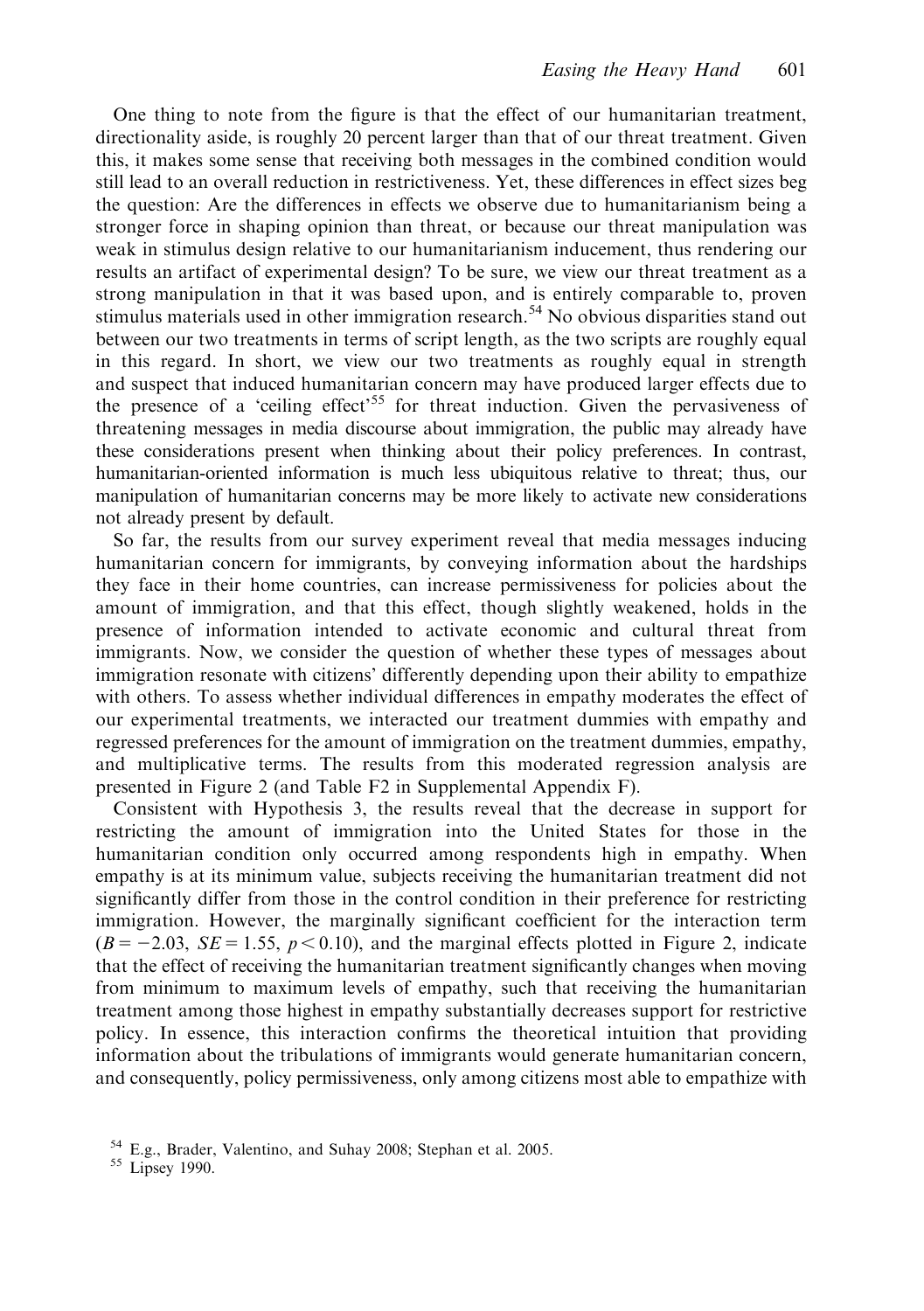

Fig. 2. Marginal effects of experimental treatments on immigration policy preferences across levels of empathy

Notes: Plotted estimates (with 90 percent confidence intervals) reflect the conditional marginal effects (of moving from the control to the treatment condition) on the probability of favoring a reduction in the amount of immigration into the United States.  $N = 615$ .

the plight of others. In addition to supporting our hypothesis, this effect also provides some ex post facto validation of our humanitarian treatment. Presumably, the main effect of our humanitarian treatment is due to the activation of concern for others; these interactive results support this presumption by revealing that this treatment was effective only among individuals more likely empathizing with, and thus feeling concern for, the immigrants in the story.<sup>56</sup>

<sup>56</sup> We should note that the interactions among empathy and the treatment dummy variables remain statistically significant even after re-estimating the models with empathy as a set of dummy variables (by breaking levels of reported empathy into quartiles). That is, we find negative and significant interactions between the threat treatment and each successive empathy dummy, which indicates a decreasing marginal effect of the probability of favoring restrictive immigration policy.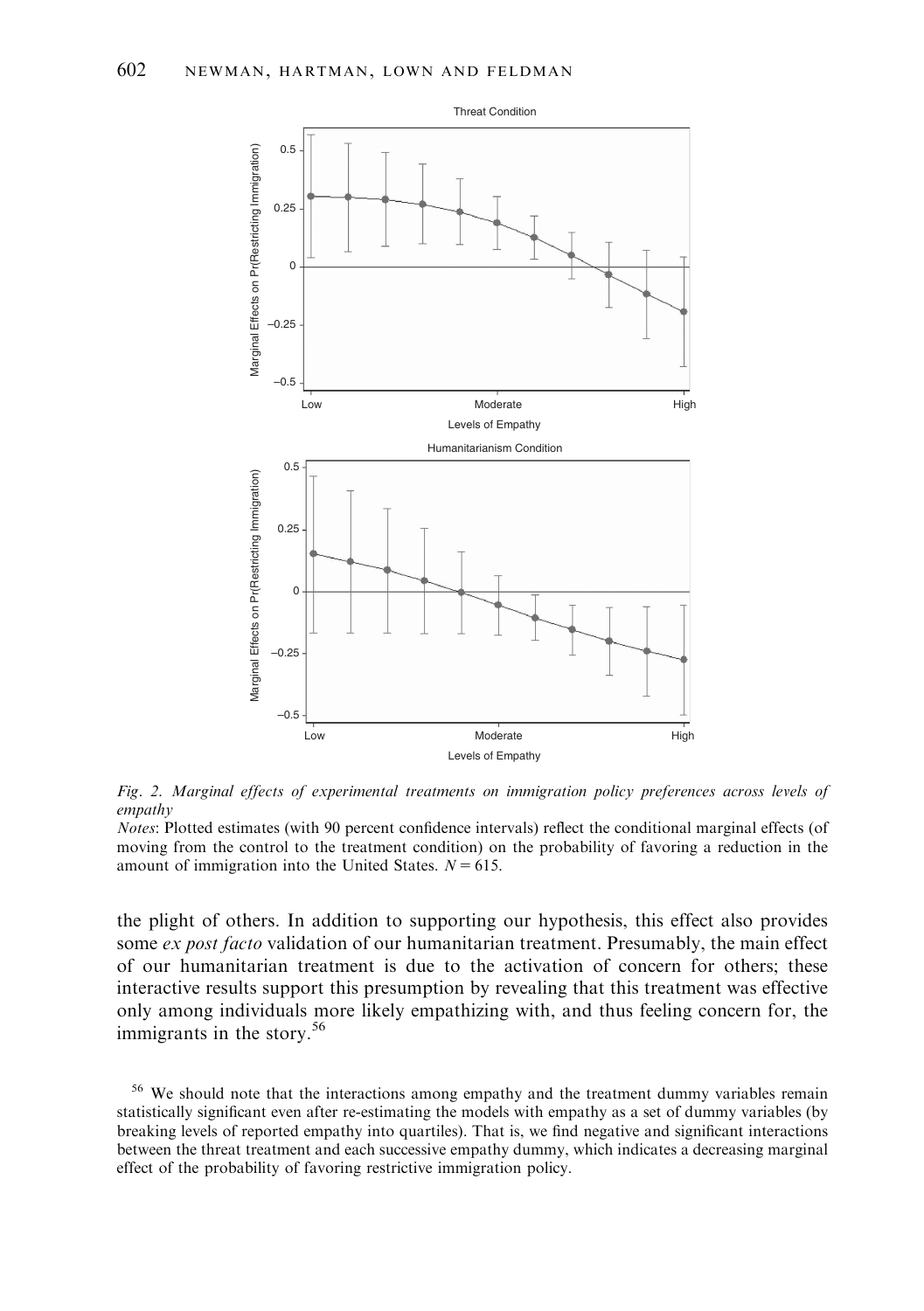While this effect is in line with theoretical expectations, our analysis uncovered a significant interaction between the threat treatment and empathy ( $B = 3.39$ ,  $SE = 1.59$ ,  $p < 0.05$ ), depicted in Figure 2, that was not theoretically anticipated. Interestingly, the results for this interaction indicate that our threat induction was most effective in augmenting opposition to immigration among those lowest in empathy. Then, we find a significant reversal in the marginal effect, where the provision of information intended to induce a sense of economic and cultural threat about immigration actually reduced opposition to immigration among those highest in empathy. At present, we can only speculate as to the process underlying this finding, but one distinct possibility is that the effect is being partly driven by an association between empathy and political orientations, such as partisanship. Within our sample of white respondents, however, empathy and partisanship are only weakly correlated  $(r = -0.19)$ , with those highest in empathy manifesting a slight leaning toward being a Democrat. Despite having the benefit of random assignment to control for differences in partisanship across experimental groups, we re-ran the model while interacting the treatments with empathy and included partisanship as a blocking factor. The results from this model revealed that the interaction between threat and empathy remained intact, suggesting that the observed effect is not simply due to empathy capturing the effects of partisanship. One remaining possibility, then, is that those high in empathy may react negatively to attempts to vilify others, specifically under-privileged or vulnerable groups, such as immigrants. One last point to note is that, similar to Studies 1 and 2 where individual differences in humanitarian did not influence policy attitudes differently for Democrats and Republicans, here, in running a moderated regression model where we interacted our treatment dummies with partisanship rather than empathy, we find that the effect of our humanitarian inducement *did not* vary across Democrats and Republicans.

### CONCLUSION

To date, scholars examining the determinants of immigration attitudes have focused exclusively on the negative – how factors such as threats, prejudice, and authoritarianism predict anti-immigrant sentiment. While undoubtedly crucial to our understanding of public opinion on immigration, this one-sided approach ignores the other half of the political debate, which centers on humanitarian concern for the plight of immigrants in their home countries. Analyzing three distinct datasets, we address this void in the literature by demonstrating that concern for the welfare of one's fellow human beings is a strong predictor of white Americans' immigration policy preferences. In Studies 1 through 3, we revealed that humanitarianism significantly increases opposition to policies aimed at reducing the amount of immigration, even after controlling for important variables such as partisanship, ideology, egalitarianism, prejudice, and a number of other demographic and experiential factors. Additionally, in Studies 1 and 3, we extended these core findings by showing that humanitarianism provides a permissive benefit when it comes to policies concerning the provision of government services to immigrants, and that this effect is especially pronounced for allowing the children of illegal immigrants to attend public schools.

Another novel contribution of our research is that we examined how different media environments, which were specifically designed to mimic the dominant arguments from pro- and anti-immigration groups, affect immigration attitudes. Utilizing a surveyembedded experiment, we showed that if the media were to highlight the plight of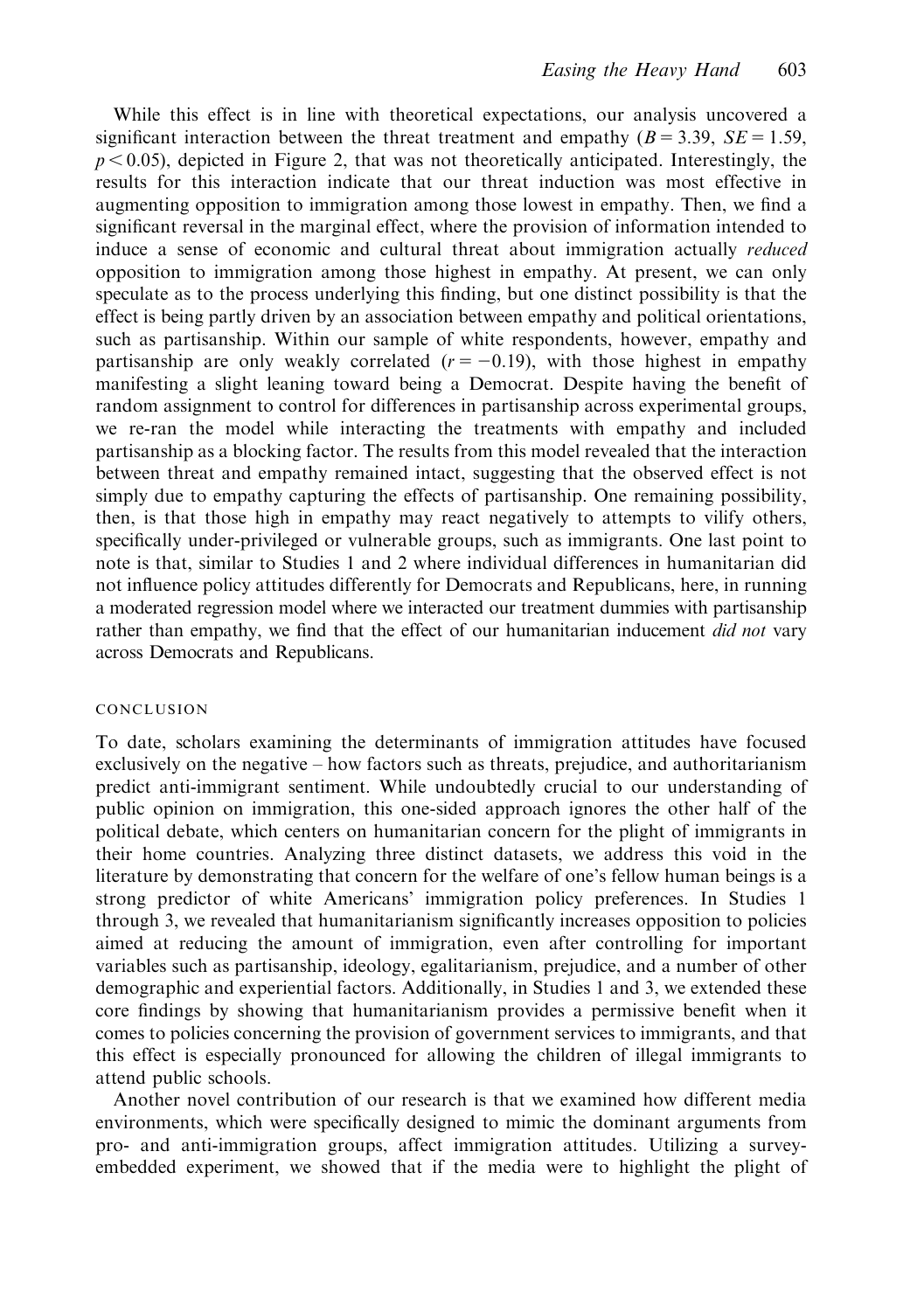prospective immigrants, the 'heavy hand' typically dealt immigrants by the public in many immigrant-receiving nations may be eased in favor of support for more permissive policies. Most interestingly, our research suggests that humanitarian appeals have the potential to mitigate opposition to immigration, even in the presence of countervailing threats. Last, our research highlights the relevance of empathy as a trait of central importance in shaping public reactions to immigration debates, as it was shown to enhance the effect of humanitarian information and undermine the effect of typical threat-based appeals. The strongly moderating effect of empathy in the experiment highlights that we are truly dealing with a humanitarian response to immigrants, not just a positive framing effect.

One limitation of our research is that our results are based upon data solely from the United States. While not necessarily representative of other immigrant-receiving nations, the United States is an attractive location to study the dynamics of opinion on immigration given the drastic and persistent influx of immigrants from Latin America into the country over the past few decades. Indeed, future research could work to replicate the results from our studies using data from other high-profile immigrant-receiving nations. Scholars could also extend our research by exploring additional bases for inducing humanitarian concern for immigrants, such as the difficulties they face living and working within their host countries. Last, future research could explore whether boundaries exist for the effect of humanitarianism on opinion on immigration. Prior work finds that the impact of humanitarian concern on support for welfare programs has defined limits,  $57$  and that support for values in the abstract does not always translate to support for specific policies aimed at actualizing such values.<sup>58</sup> While this article demonstrates that humanitarian concern leads to support for immigrants, our analyses mostly focus on border permissiveness and policies concerning legal immigrants and children. One possible direction for future research could be to determine whether the permissive benefits of humanitarianism observed in this article extend to policies concerning undocumented workers, such as deportation and amnesty.

#### **REFERENCES**

Baron-Cohen, Simon. 2011. The Evolution and Diagnosis of Empathy. Evolutionary Review 2:55–7.

- Baron-Cohen, Simon, and Sally Wheelwright. 2004. The Empathy Quotient: An Investigation of Adults with Asperger Syndrome or High Functioning Autism, and Normal Sex Differences. Journal of Autism and Developmental Disorders 34:163–75.
- Batson, C. Daniel. 1998. Altruism and Prosocial Behavior. Pp. 282-316 in Handbook of Social Psychology, 4th Edition, Volume 2, edited by Daniel T. Gilbert, Susan T. Fiske and Gardner Lindzey. New York: McGraw-Hill.
- Batson, C. Daniel, Johee Chang, Ryan Orr, and Jennifer Rowland. 2002. Empathy, Attitudes, and Action: Can Feeling for a Member of a Stigmatized Group Motivate One to Help the Group? Personality & Social Psychology Bulletin 28:1656-66.
- Brader, Ted, Nicholas A. Valentino, and Elizabeth Suhay. 2008. What Triggers Public Opposition to Immigration? Anxiety, Group Cues, and Immigration Threat. American Journal of Political Science 52:959–78.
- Burns, Peter, and James G. Gimpel. 2000. Economic Insecurity, Prejudicial Stereotypes, and Public Opinion on Immigration Policy. Political Science Quarterly 1152:201–25.

 $57$  Feldman and Steenbergen 2001.<br> $58$  E.g., McCloskey and Zaller 1984.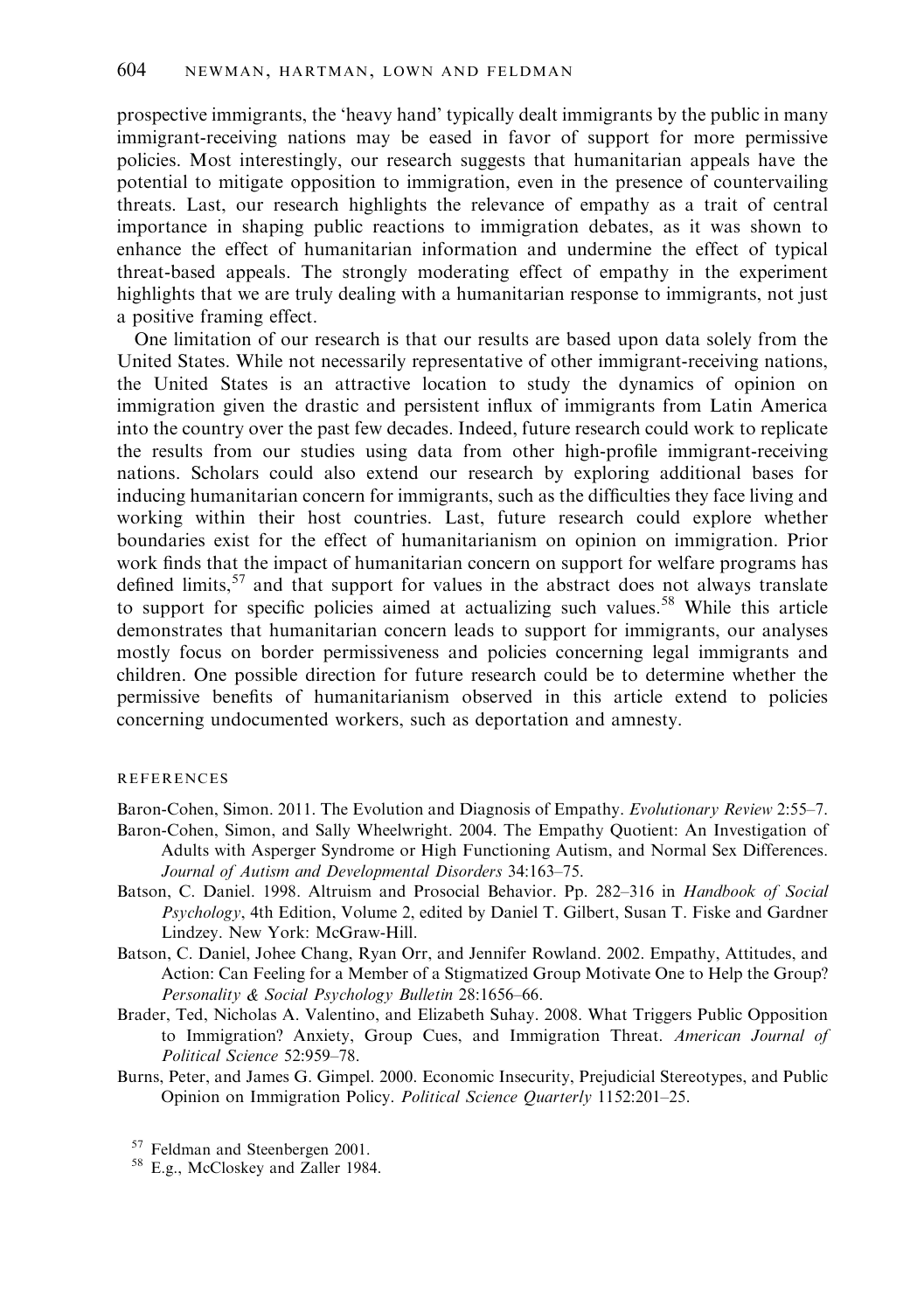- Campbell, Andrea Louise, Cara Wong, and Jack Citrin. 2006. Racial Threat, Partisan Climate, and Direct Democracy: Contextual Effects in Three California Initiatives. Political Behavior 282:129–50.
- Chavez, Leo Ralph. 2008. The Latino Threat: Constructing Immigrants, Citizens, and the Nation. Stanford, CA: Stanford University Press.
- Chong, Dennis, and James N. Druckman. 2007. Framing Public Opinion in Competitive Democracies. American Political Science Review 101:637–55.
- Citrin, Jack, Beth Reingold, and Donald P. Green. 1990. American Identity and the Politics of Ethnic Change. Journal of Politics 52:1124–54.
- Citrin, Jack., Beth. Reingold, Evelyn. Walters, and Donald P. Green. 1990. The 'Official English' Movement and the Symbolic Politics of Language in the United States. Western Political Quarterly 433:535–59.
- Citrin, Jack., Donald P. Green, Christopher Muste, and Cara Wong. 1997. Public Opinion Toward Immigration Reform: The Role of Economic Motivations. Journal of Politics 59:858–81.
- Cornelius, Wayne A., and Marc R. Rosenblum. 2005. Immigration and Politics. Annual Review of Political Science 8:99–119.
- Dancygier, Rafaela, and Elizabeth N. Saunders. 2006. A New Electorate? Comparing Preferences and Partisanship between Immigrants and Natives. American Journal of Political Science 50 (4):962–81.
- Dinan, Stephan. 2010. Debate on Haitian Refugees Status Begins, Washington Times. Available from http://www.washingtontimes.com/news/2010/jan/15/disaster-sets-off-debate-on-haitianstatus-in-us/?page=all. Accessed 10 August 2012.
- Dixon, Jeffrey C., and Michael S. Rosenbaum. 2004. Nice to Know You? Testing Contact, Cultural, and Group Threat Theories of Anti-Black and Anti-Hispanic Stereotypes. Social Science Quarterly 85:257–80.
- Dymond, R. 1949. A Scale for the Measurement of Empathic Ability. Journal of Consulting Psychology 13:127–33.
- Espenshade, Thomas J., and Charles A. Calhoun. 1993. An Analysis of Public Opinion Toward Undocumented Immigration. Population Research and Policy Review 123:189–224.
- Feldman, Stanley. 1988. Structure and Consistency in Public Opinion: The Role of Core Beliefs and Values. American Journal of Political Science 31:416–40.
- . 1999. Economic Values and Inequality. Pp. 159–202 in Measures of Political Attitudes, edited by John P. Robinson, Phillip R. Shaver and Lawrence S. Wrightsman. New York: Academic Press.
- Feldman, Stanley, and John Zaller. 1992. The Political Culture of Ambivalence: Ideological Responses to the Welfare State. American Journal of Political Science 36:268–307.
- Feldman, Stanley, and Marco R. Steenbergen. 2001. The Humanitarian Foundation of Public Support for Social Welfare. American Journal of Political Science 45:658–77.
- Fetzer, Joel S. 2000. Public Attitudes Toward Immigration in the United States, France, and Germany. New York: Cambridge University Press.
- Gentile, Carmen. 2010. Earthquake Leads US to Relax Policy on Haitian Refugees, Time. Available from http://www.time.com/time/specials/packages/article/0,28804,1953379\_1953494\_1954262, 00.html. Accessed 10 August 2012.
- Guimond, Serge, Pierre De Oliveira, Rodolphe Kamiesjki, and Jim Sidanius. 2010. The Trouble with Assimilation: Social Dominance and the Emergence of Hostility Against Immigrants. International Journal of Intercultural Relations 34:642–50.
- Hainmueller, Jesn, and Daniel J. Hopkins. 2014. Public Attitudes toward Immigration. Annual Review of Political Science [Vol. 17, forthcoming].
- Haubert, Jeannie, and Elizabeth Fussell. 2006. Explaining Pro-Immigrant Sentiment in the US: Social Class, Cosmopolitanism, and Perceptions of Immigrants. International Migration Review 40:489–507.
- Hetherington, Marc J., and Jonathan D. Weiler. 2009. Authoritarianism and Polarization in American Politics. New York: Cambridge University Press.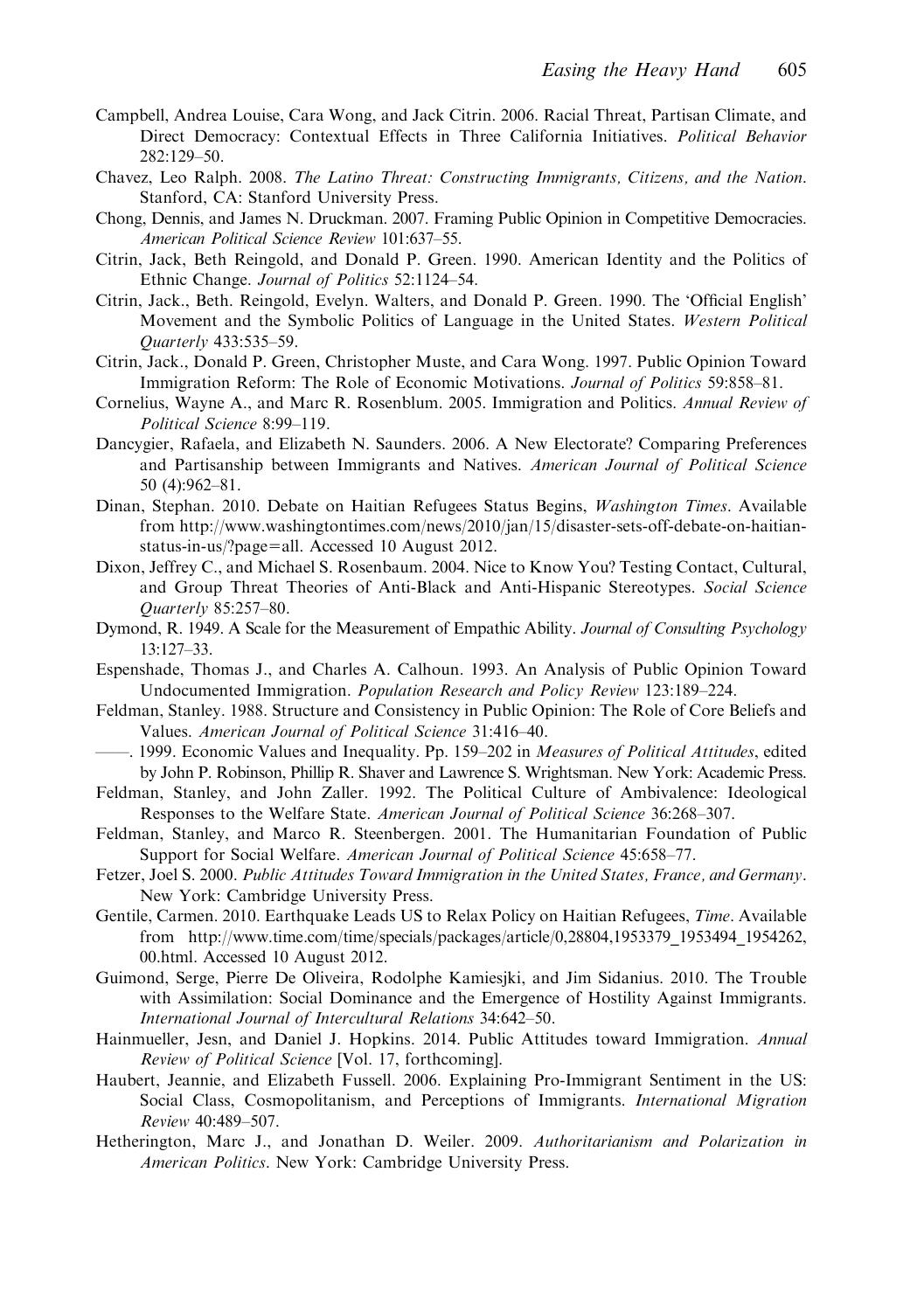- Hood, M.V., and Irwin L. Morris. 1997. Amigo o Enemigo? Context, Attitudes, and Anglo Public Opinion toward Immigration. Social Science Quarterly 782:7813–9.
- ——. 2000. Brother, Can You Spare a Dime? Racial/Ethnic Context and the Anglo Vote on Proposition 187. Social Science Quarterly 81:194-206.
- Hopkins, Daniel J. 2010. Politicized Places: Explaining Where and When Immigrants Provoke Local Opposition. American Political Science Review 104:40–60.
- Huddy, Leonie, and David O. Sears. 1995. Opposition to Bilingual Education: Prejudice or the Defense of Realistic Interests? Social Psychology Quarterly 58 (2):133-43.
- Huddy, Leonie, Jeffrey M. Jones, and Richard E. Chard. 2001. Compassionate Politics: Support for Old-Age Programs among the Non-Elderly. Political Psychology 22 (3):443–71.
- Iyengar, Shanto, and D.R. Kinder. 1987. News that Matters: Agenda-Setting and Priming in a Television Age. Chicago: Chicago University Press.
- King, Gary, Michael Tomz, and Jason Wittenberg. 2000. Making the Most of Statistical Analyses: Improving Interpretation and Presentation. American Journal of Political Science 44 (2): 347–61.
- Kluegel, James R., and Elliot R. Smith. 1986. Beliefs about Inequality: Americans' Views of What Is and What Ought to Be. Piscataway, N.J.: Aldine Transaction.
- Lipsey, Mark W. 1990. Design Sensitivity: Statistical Power for Experimental Research. Newbury Park, Calif.: Sage.
- Malka, Ariel, Christopher J. Soto, Adam B. Cohen, and Dale T. Miller. 2011. Religiosity and Social Welfare: Competing Influences of Cultural Conservatism and Prosocial Value Orientation. Journal of Personality 79 (4):763–92.
- McCloskey, Herbert, and John Zaller. 1984. The American Ethos: Public Attitudes Toward Democracy and Capitalism. Cambridge, Mass.: Harvard University Press.
- Mehrabian, Albert, and Norman Epstein. 1972. A Measure of Emotional Empathy. Journal of Personality 40:525-43.
- Newman, Benjamin J., Todd K. Hartman, and Charles S. Taber. 2012. Foreign Language Exposure, Cultural Threat, and Opposition to Immigration. *Political Psychology* 33 (5):635–57.
- Nteta, Tatishe M. 2013. United We Stand? African Americans, Self Interest, and Immigration Reform. American Politics Research 41 (1):147–72.
- Pagano, Sabrina J., and Yuen J. Huo. 2007. The Role of Moral Emotions in Predicting Support for Political Actions in Post-War Iraq. Political Psychology 28:227–55.
- Passel, Jeffrey S., and Michael Fix. 1994. Myths About Immigrants. Foreign Policy 95:151–60.
- Peterson, Michael B., Rune Slothuus, Rune Stubager, and Lisa Togeby. 2010. Deservingness Versus Values in Public Opinion on Welfare: The Automaticity of the Deservingness Heuristic. European Journal of Political Research 50:24–52.
- Quillian, Lincoln. 1995. Prejudice as a Response to Perceived Group Threat: Population Composition and Anti-Immigrant and Racial Prejudice in Europe. American Sociological Review 60:586–611.
- Rocha, Rene R., and Rodolfo Espino. 2009. Racial Threat, Residential Segregation, and the Policy Attitudes of Anglos. Political Research Quarterly 62:415-26.
- Sides, John, and Jack Citrin. 2007. European Opinion about Immigration: The Role of Identities, Interests, and Information. British Journal of Political Science 37:477–504.
- Sniderman, Paul, Louk Hagendoorn, and Marcus Prior. 2004. Predisposing Factors and Situational Triggers: Exclusionary Reactions to Immigrant Minorities. American Political Science Review 981:35–49.
- Sniderman, Paul M., and Sean M. Theriault. 2004. The Structure of Political Argument and the Logic of Issue Framing. Pp. 133–65 in Studies in Public Opinion: Attitudes, Nonattitudes, Measurement Error, and Change, ed. William Saris and Paul Sniderman. Princeton, N.J.: Princeton University Press.
- Staub, Ervin. 1989. Individual and Societal (Group) Values in a Motivational Perspective and Their Role in Benevolence and Harmdoing. Pp. 45–61 in Social and Moral Values: Individual and